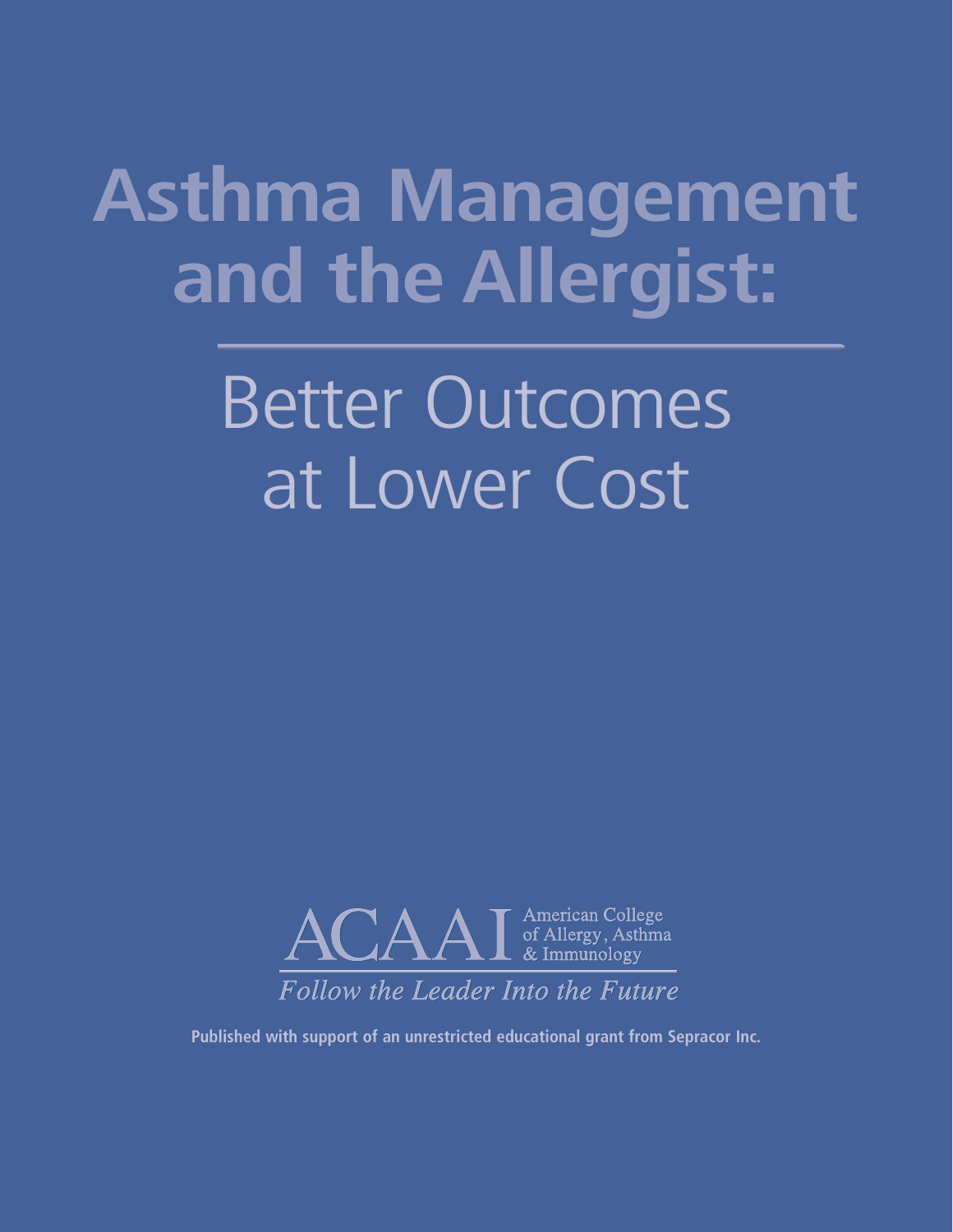## **Asthma Management** and the Allergist:

## **Better Outcomes** at Lower Cost

### **TABLE OF CONTENTS**



Published with support of an unrestricted educational grant from Sepracor Inc.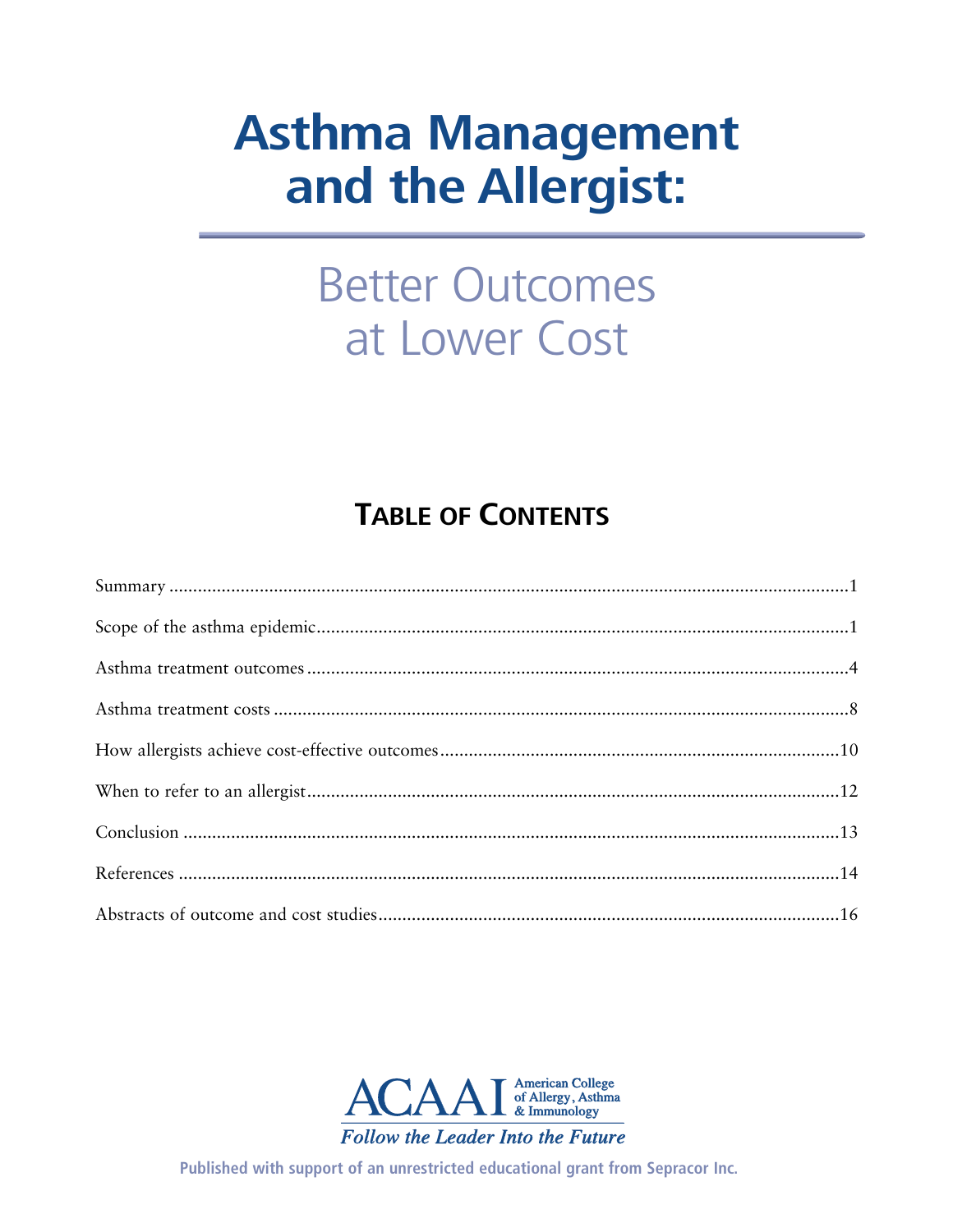Editors: Stanley M. Fineman, MD, MBA, and William E. Berger, MD, MBA

Reviewed by the ACAAI Committee on Managed Care, Richard G. Gower, MD, chair, and by the ACAAI Committee on Public Relations, Stephen A. Imbeau, MD, chair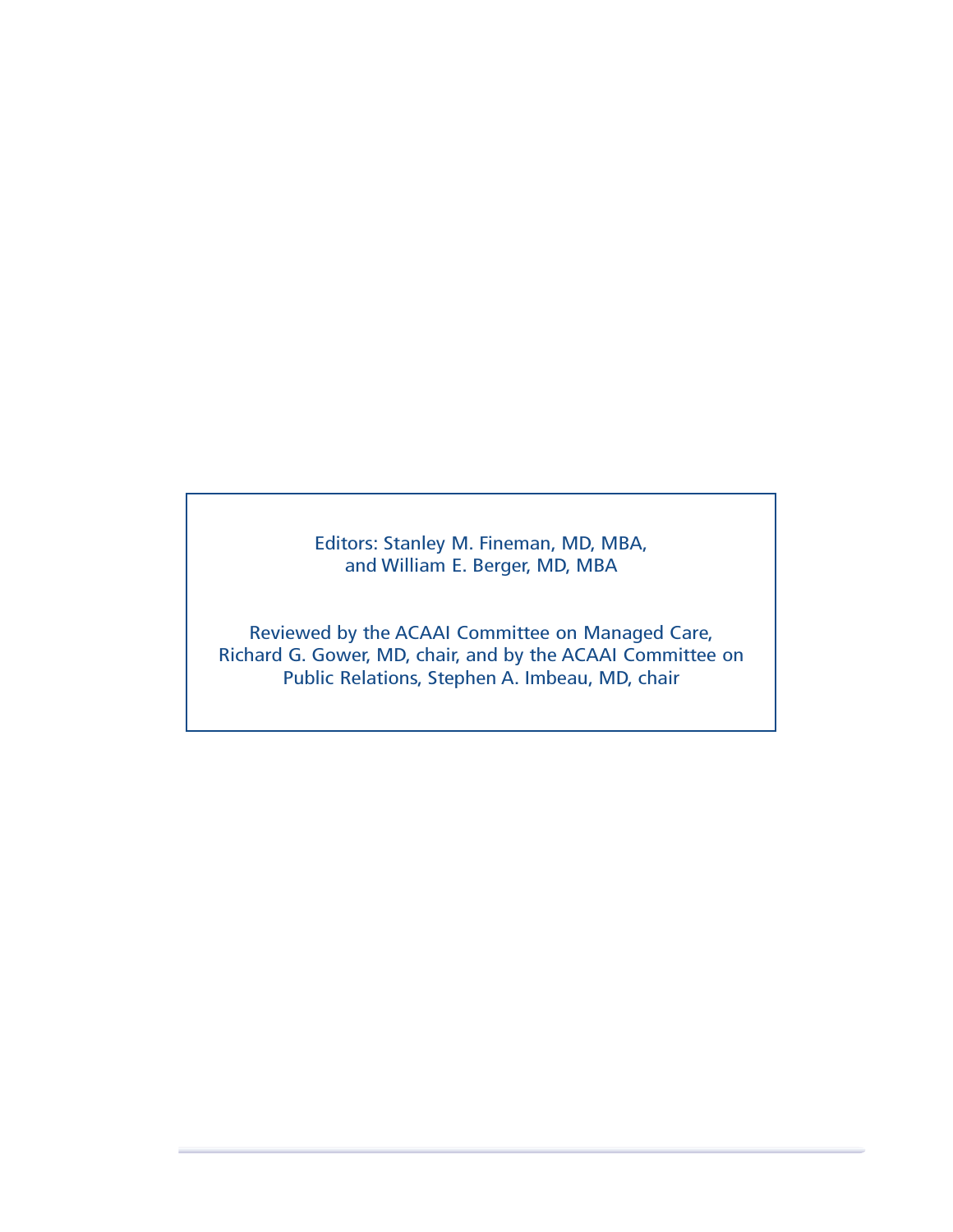### **SUMMARY**

Asthma, among the most common of chronic diseases, is difficult to manage. Despite dramatic advances in prevention, diagnosis and clinical treatments, the incidence of the disease has increased significantly in recent years and vast numbers of asthma patients – including a disproportionate number of children – do not receive adequate care to control their disease. As a result, much of the \$12.7 billion in annual costs for asthma is spent for expensive emergency care, hospitalizations and time lost from work – most of which could be avoided.

As asthma specialists, allergists have consistently shown that they can provide effective, economical asthma management.

#### **Asthma patients under the care of an allergist have better outcomes at lower cost because of:**

- **Fewer emergency care visits**
- **Fewer hospitalizations**
- **Reduced lengths of hospital stays**
- **Fewer sick care office visits**
- **Fewer days missed from work or school**
- **Increased productivity in their work and personal lives**
- **Greater satisfaction with their care**
- **An improved quality of life**

The purpose of this report is to review the current state of asthma care and its economic consequences and summarize the various studies from peer-reviewed medical journals that demonstrate the superior outcomes of allergist-provided care.

### **SCOPE OF THE ASTHMA EPIDEMIC**

Asthma is a chronic inflammation of the lung's airways characterized by a chronic cough, shortness of breath or wheezing. In severe cases the airways contract and the patient cannot get enough air into the lungs. An estimated 17 million Americans, or about 6.4 percent of the population, have asthma. About 5 million of those affected by the disease are children, and a disproportionate number of the 5,000 people who die of asthma each year are under the age of 18. *[1]*

Curbing the asthma epidemic, preventing needless suffering and premature deaths, and controlling the runaway costs of treating the disease are top priorities of the nation's health care policymakers and the nation's allergists.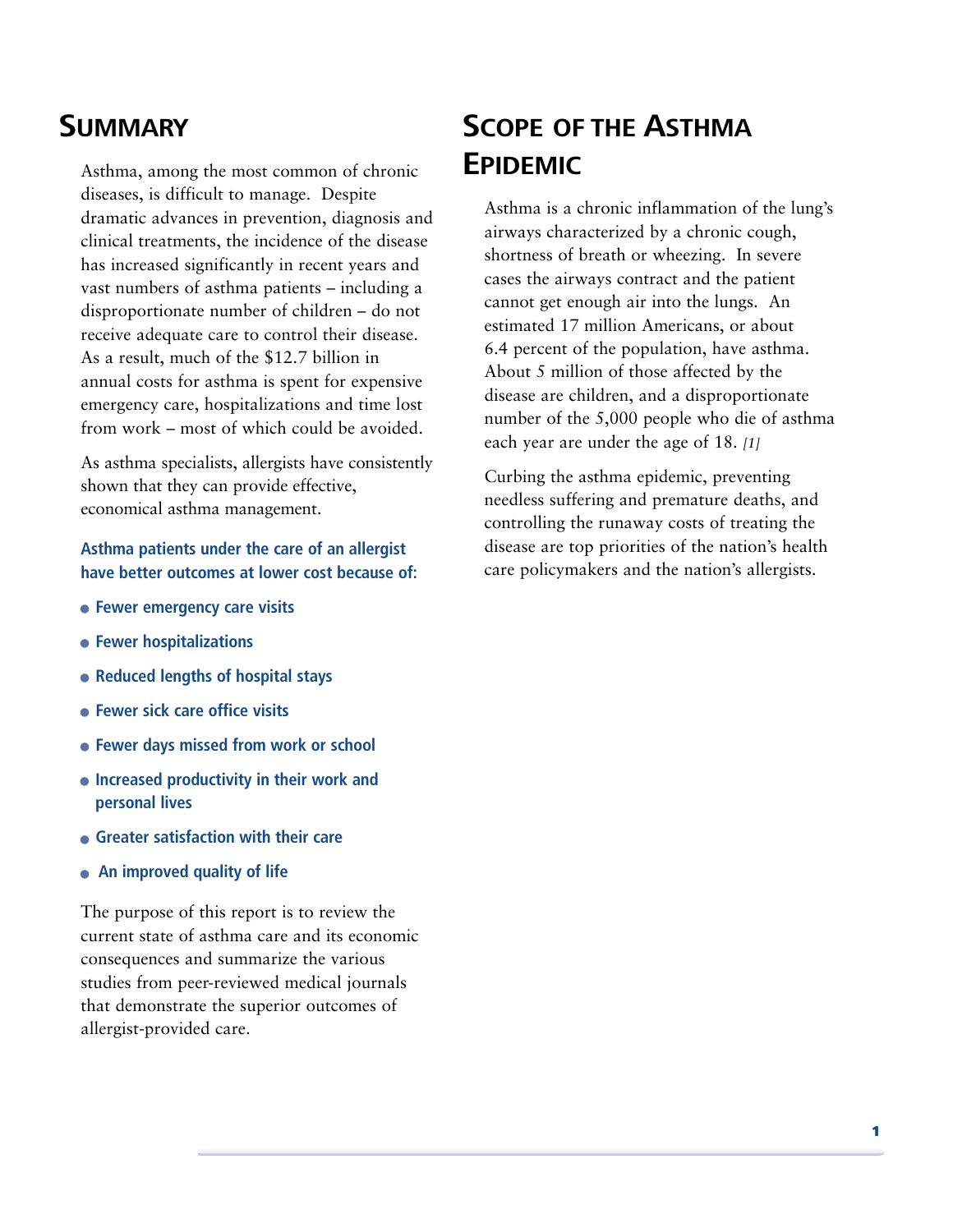### **Impact of Asthma**

The most recent surveillance survey conducted by the Centers for Disease Control and Prevention (CDC) reports that 26.7 million Americans have been diagnosed by a physician as having asthma at some time in their lives. Of these, 14.6 million said they had asthma or asthma-like symptoms in the year prior to the survey. African Americans are slightly more likely than Caucasians to have asthma, yet the death rate among blacks is nearly three times as high as among whites.

Annually, asthma accounts for approximately:

- 10.8 million physician or outpatient visits
- 478,000 hospitalizations
- 2 million emergency room visits
- 28 million missed school and work days *[2]*

According to the National Institute of Allergy and Infectious Diseases (NIAID), asthma deaths have increased steadily since the 1970s, when asthma accounted for 8.2 deaths per 100,000 population. By 1995, the rate had jumped to nearly 18 deaths per 100,000. *[1]*

The economic impact of asthma also is substantial. Direct health care expenditures such as physician visits, hospital and emergency room services, medications and other interventions are estimated to be \$7.4 billion. About \$3.2 billion of those direct costs are spent on asthma care for children and adolescents under the age of 18. *[3,4]* Indirect costs such as decreased worker productivity and days lost from work by adults who have asthma or care for children with asthma, and other losses are an estimated \$5.3 billion. *[3]*

### **Cost of Asthma Care**

|                                    | <b>Costs in \$M</b> |  |
|------------------------------------|---------------------|--|
| <b>Direct medical expenditures</b> |                     |  |
| Hospital care                      |                     |  |
| Hospital inpatient care            | \$2,054.6           |  |
| Hospital emergency care            | 546.3               |  |
| Hospital outpatient care           | 722.6               |  |
| Physician's services               |                     |  |
| Physician inpatient care           | 110.9               |  |
| Physician office visits            | 742.7               |  |
| Prescriptions                      | 3,188.1             |  |
| All direct expenditures            | \$7,365.3           |  |
|                                    |                     |  |
| <b>Indirect costs</b>              |                     |  |
| School days lost                   | \$1,107.3           |  |
| Loss of work (outside employment)  |                     |  |
|                                    |                     |  |

| Men                | 415.0      |
|--------------------|------------|
| Women              | 1,128.2    |
| Housekeeping       | 841.7      |
| Mortality          | 1,813.9    |
| All indirect costs | \$5,306.0  |
|                    |            |
| All costs          | \$12,671.3 |
|                    |            |

**Source: Weiss and Sullivan.** *J Allergy Clin Immunol* **2001.**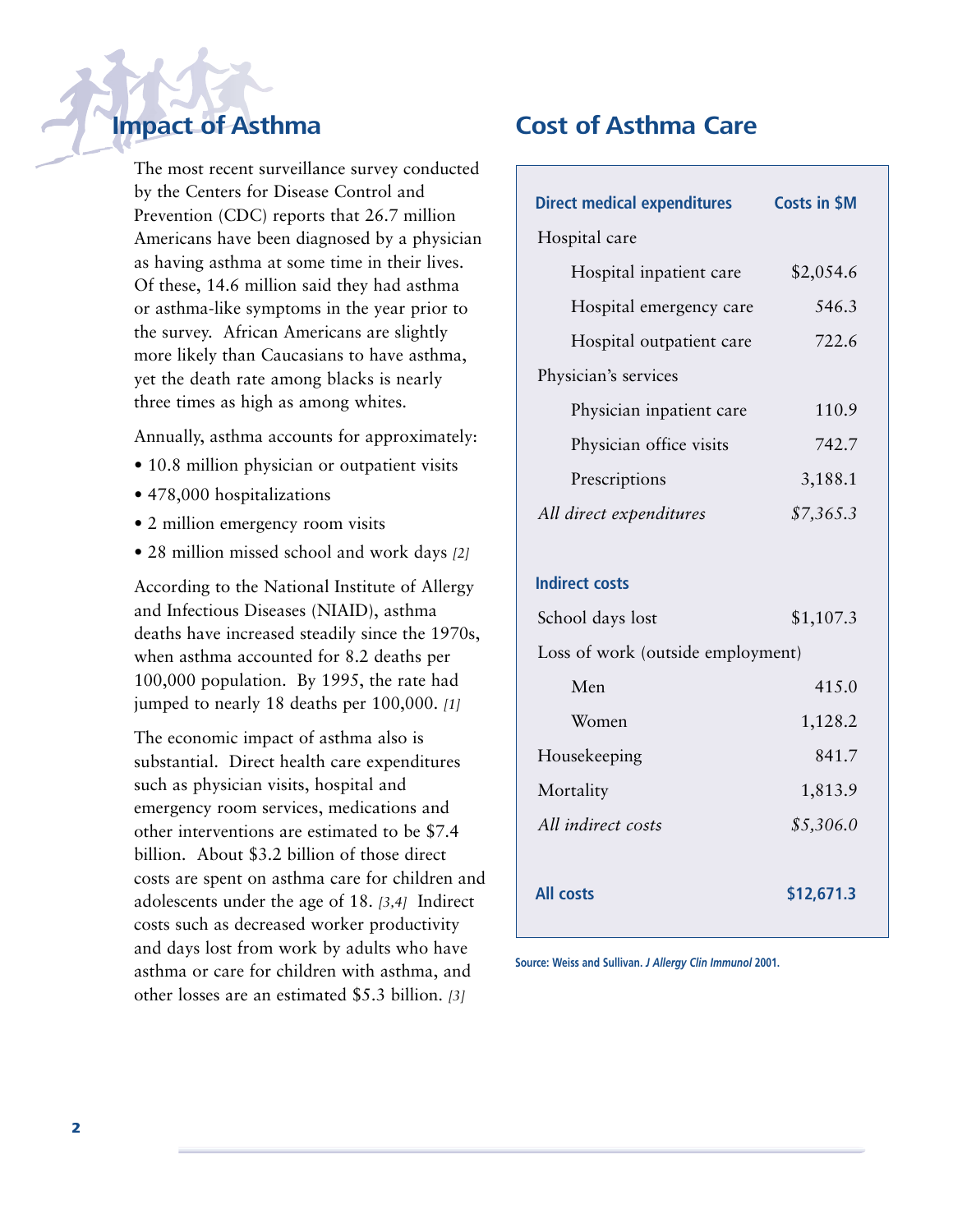### **National Priority**

In response to the alarming increase in asthma prevalence and the rapid rise in associated expenditures, an expert panel was convened by the NIH National Heart, Lung and Blood Institute (NHLBI) in 1991 to develop consensus guidelines for the care of patients with asthma. The guidelines were based on the latest clinical evidence contradicting conventional, conservative approaches to managing asthma. They support aggressive treatment to control the disease and avoid acute exacerbations. Clinical studies have shown that aggressive treatment can reduce deaths and emergency treatments, improve the quality of patients' lives and lower treatment costs. A primary objective of the guidelines, which were updated in 1997 and again in 2002, was to educate patients and physicians about new standards of care for treating asthma, and the special training, clinical expertise and support services required to control the disease.

The NIH Guidelines *[5]* call for aggressive therapy, ongoing and frequent interactions with medical personnel to monitor the disease, written treatment plans, and education and support services. Such measures have been shown to control the disease over the long term and prevent or significantly decrease the frequency of acute asthma attacks and the high costs of emergency room care, hospitalization, frequent physician interventions and time lost from work, school or other activities.

Building on the NIH Guidelines, allergists have developed practice parameters *[6]* and asthma disease management resources *[7]* that bring evidence-based guidelines into everyday practice.

Despite these best efforts, too many patients today are receiving outdated and substandard care. Frequently their health care provider is not aware of the many advances in asthma disease management, including early intervention, precision diagnosis, environmental controls, the stepwise approach to aggressive therapy, patient education and, when appropriate, immunotherapy – regimens that are well known to the asthma specialist.

An analysis of treatments provided to more than 24,000 Medicaid asthmatics in Kentucky, for example, found that nonadherence to the NIH Guidelines was prevalent. Fewer than 40 percent of patients received a rescue medication and fewer than 10 percent of patients were regular users of inhaled steroids – treatment strategies recognized as standards of care in the guidelines. Further, nonadherence was associated with an increase in exacerbations of asthma that resulted in hospitalizations. *[8]*

**Despite these best efforts, too many patients today are receiving outdated and substandard care. Frequently their health care provider is not aware of the many advances in asthma disease management....**

Another study of the outpatient management of asthma in a university tertiary care emergency department showed that overall compliance with consensus guidelines was poor. Only 28 percent of severe asthmatics were managed by an asthma specialist, "…far short of the 100 percent recommended by the guidelines." *[9]*

Asthma management is a key component of the Healthy People 2010 objectives of the U.S. Department of Health and Human Services. The agency has declared asthma a national epidemic and called for Action Against Asthma, a strategic plan to assess current efforts to combat the disease and set priorities for the future. *[10]*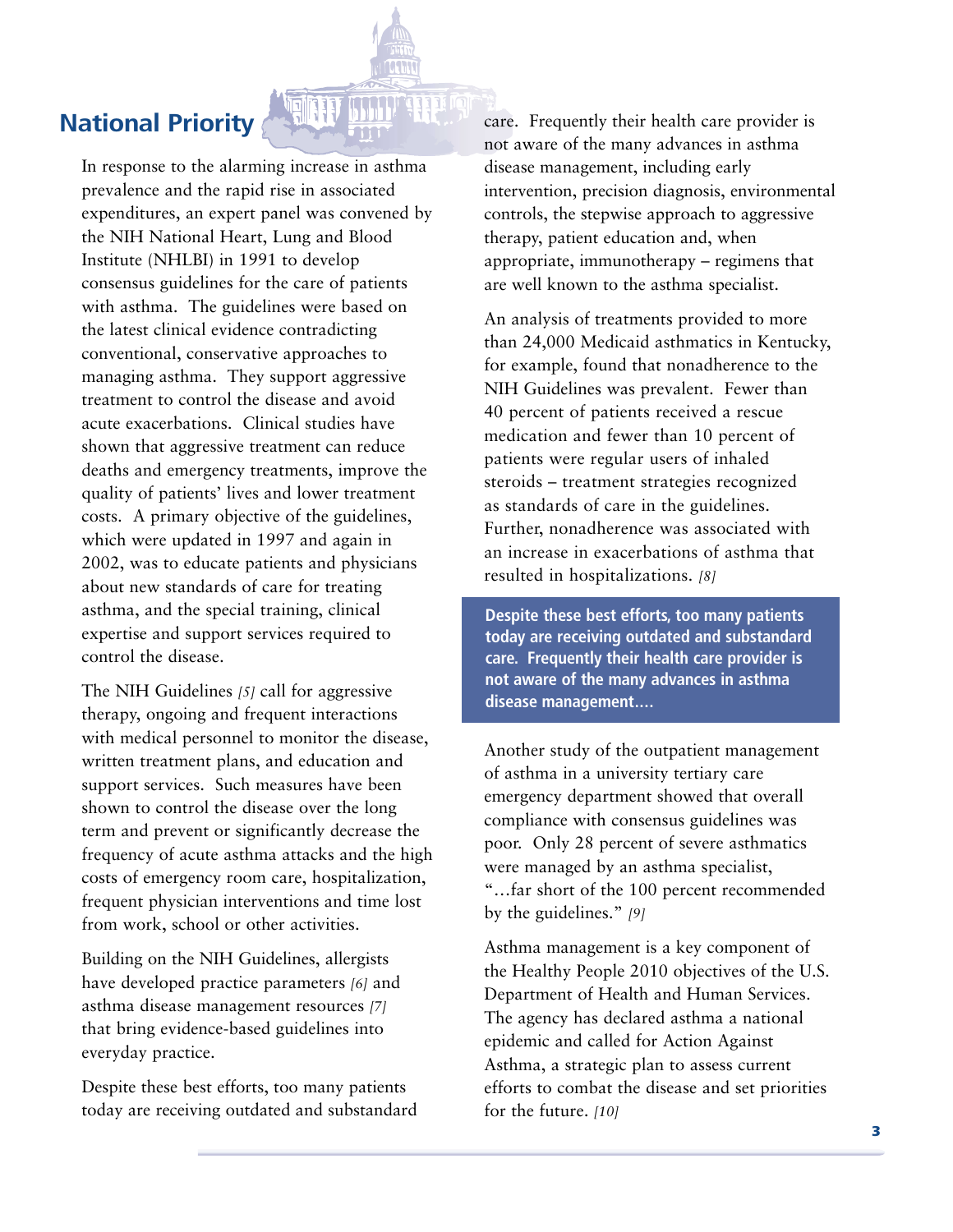### **ASTHMA TREATMENT OUTCOMES**

With their years of specialty training and clinical experience in asthma management, allergists are more likely than other physicians to know and follow the state-of-the-art treatments that improve outcomes and reduce costs, and adhere to practice guidelines that experts agree are the standard of care. This training and expertise also make allergists the experts in identifying offending allergy triggers and educating patients on avoidance tactics – essentials to the proper treatment of the disease since the majority of asthma is allergic asthma.

Numerous clinical studies have concluded that specialists are more likely than non-specialists to manage asthma based on the latest clinical study findings, to identify and institute procedures to reduce allergy triggers for the disease, and to follow consensus guidelines developed by experts in the field. It is well documented that asthma care delivered under the supervision of an allergist results in improved outcomes and more effective use of health care resources. For example:

- A survey of 1,954 patients and their physicians (n=1,078) enrolled in 12 managed care organizations analyzed the relationship between physician specialty and treatment outcomes, using indicators from the NIH Guidelines as outcome measures. Asthma care provided by specialists, compared to care provided by generalists, was consistently associated with better patient outcomes across a range of relevant indicators. The patients of allergists reported:
	- Fewer hospitalizations and emergency room visits for asthma;
	- Higher ratings for the quality of care;
	- Fewer restrictions in activities because of asthma symptoms; and
	- Improved physical functioning. *[11]*
- A study by Johns Hopkins University found that children enrolled in two managed care organizations were significantly less likely to be treated according to NIH Guidelines if their asthma was managed by a primary care physician, compared to disease management by asthma specialists. There were major differences between the care at all levels, with specialists receiving higher scores for the appropriate use of medications, patient education, assessment and monitoring of asthma, and control of risk factors that make a child's asthma worse. *[12]*
- A recent Canadian study underscored the problem of inappropriate medication use. Of 6,254 asthma patients age 65 or older who were hospitalized for asthma (n=2,495), 40 percent did not receive a prescription for inhaled steroid therapy, after follow-up of 90 days post-discharge. The patients of asthma specialists – including allergists – were significantly more likely to receive the recommended therapy compared to the patients of general physicians. *[13]*

Allergists were instrumental in developing the NIH Guidelines and other best practice recommendations for the management of asthma. Epidemiologists and clinicians who specialize in allergy and immunology are leaders in clinical research and education to improve understanding of complex disease processes, risk factors, genetic and environmental factors, and the pathophysiologic and immunologic characteristics of different subsets of asthma. *[14]*

Because of these benefits, many patients, physicians and other providers, as well as many managed care organizations strive to involve allergists in asthma care. When managed aggressively by a specialist, asthma need not be a life-threatening or disabling disease. In most patients, the condition can be controlled so that acute asthma attacks are avoided.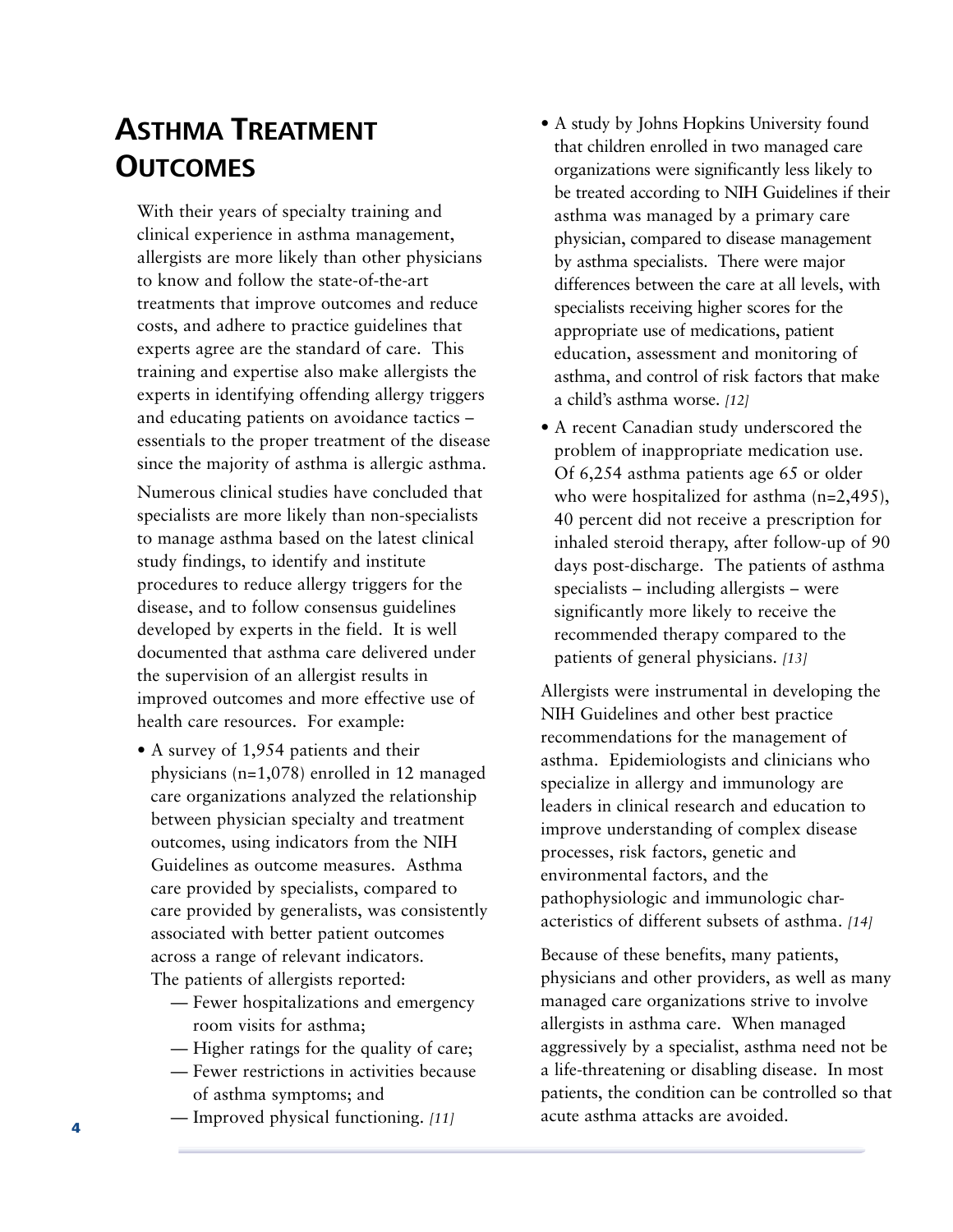### **Hospitalizations**

In one clinical study, hospital admissions decreased 67 percent and the average length of hospital stay declined 38 percent, from 4 days to 2.5 days, for patients with moderate-tosevere asthma after they were seen by an allergist. *[15]* In another study, care coordinated through an asthma center by a multispecialty team of experts resulted in an 89 percent decrease in hospital admissions. *[16]*

Among children studied in East Harlem in New York City, where the asthma mortality and morbidity rates are among the highest in the nation, patients who were not under the care of an allergist in an outpatient intervention program had 2.5 times more hospitalizations than children being cared for by specialists. *[17]* Another study of patients who required intubation for asthma found that an aggressive program of education, regular

outpatient visits with specialists and access to an emergency call service significantly reduced the number of inpatient hospitalizations. *[18]* A similar study of adults with moderate-tosevere asthma documented a 77 percent reduction in hospitalizations in the 12 months after the patients completed a course of outpatient treatment in a comprehensive asthma care center, compared to the rates of hospitalization in the six months prior to starting the program. *[19]*

### **Emergency Room Visits**

Despite the availability of new therapies and medications that can prevent acute asthma episodes, many patients still require emergency health services to treat uncontrolled exacerbations of the disease. Clinical studies document that emergency room visits for asthma can be the result of poor disease

**EMERGENCY** 



**Source: National Jewish Medical and Research Center.** *Medical Scientific Update* **1998.**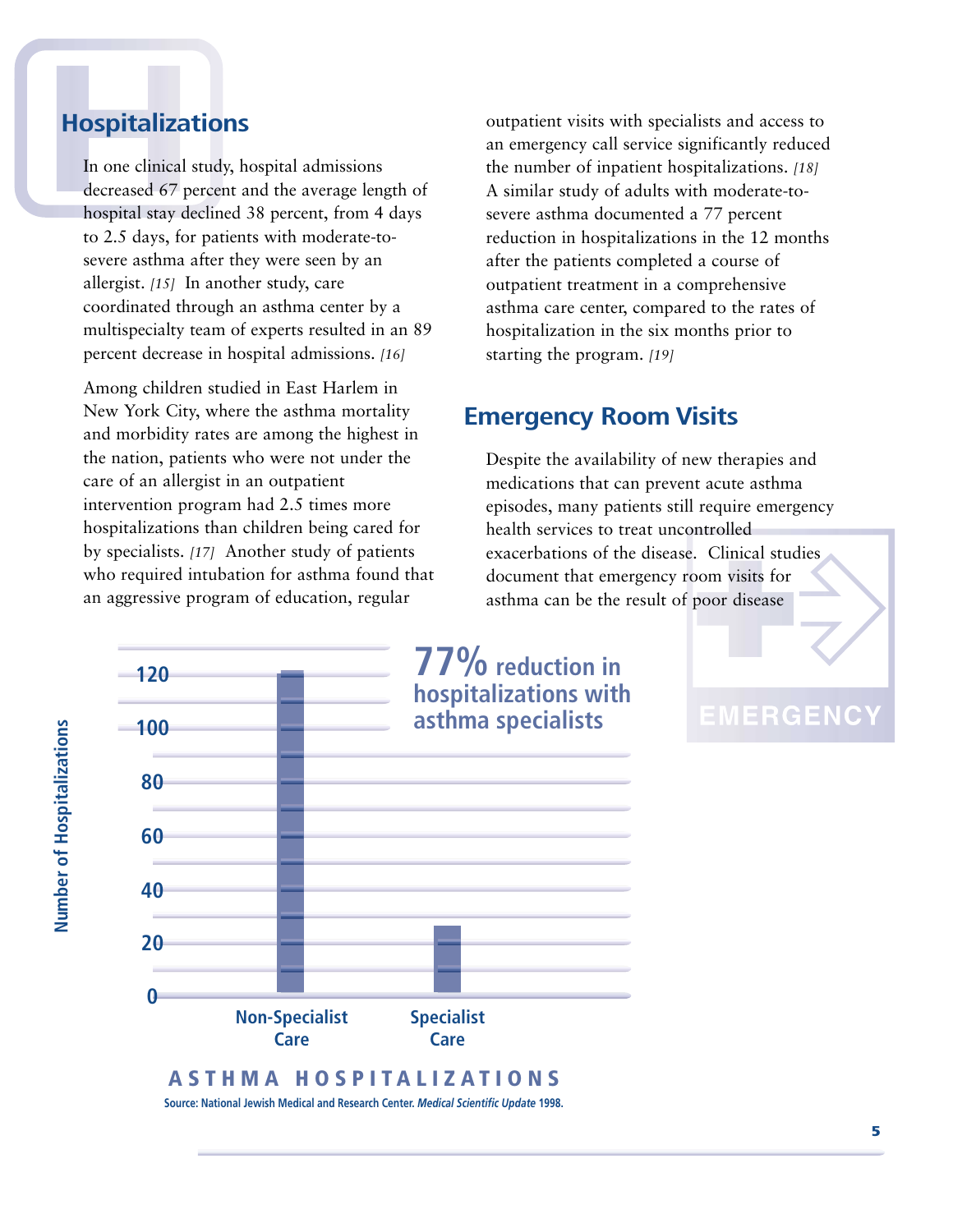management. *[20-21]* Patients who are cared for by asthma specialists invariably require fewer emergency room visits. A study of a Kaiser Health Plan in San Diego compared treatment outcomes for patients who came to the emergency room with acute asthma symptoms. Patients who were referred to specialists experienced 50 percent fewer relapses requiring an emergency room visit than patients who continued to be treated by a primary care physician. *[22]*

In one study of individuals with severe asthma, the average annual number of emergency room visits was 3.45 for each patient enrolled in a specialty allergy clinic, compared to 6.1 visits for patients who were not enrolled. *[23]* In another study, a 76 percent reduction in ER visits followed comprehensive treatment in a specialty allergy center. *[16]* Other findings:

- A decrease from 4 emergency room visits per year to none following short-term inpatient rehabilitation. *[24]*
- Aside from the risks of asthma attacks that are severe enough to send patients to the ER and the high cost of emergency room care, it also has been documented that the care delivered in some emergency rooms is of lesser quality than care delivered in an outpatient asthma clinic. A Louisiana study found that patients treated in an asthma clinic had fewer symptoms such as nighttime cough and wheezing, and had fewer emergency asthma attacks compared with patients who were routinely treated in the ER. *[23]*

### **Sick Care Office Visits**

Annually in America, about 11 million physician office and outpatient clinic visits are for the treatment of asthma. *[2]*

Supervision of care by an allergist can reduce the number of sick care office visits for asthma patients. A study of patients with moderateto-severe asthma in a Kaiser Permanente health plan in Denver, for example, found sick care office visits were reduced by 45 percent in patients who received follow-up care by an allergist for at least one year. *[15]*

### **Non-Specialist Care 50 100 150 200 250 300 350 Specialist Care ASTHMA SICK CARE OFFICE VISITS 45% reduction in sick care office visits with asthma specialists 0**

**Number of Visits**

**Number of Visits** 

**Source: Westley, et al.** *Allergy Asthma Proc* **1997.**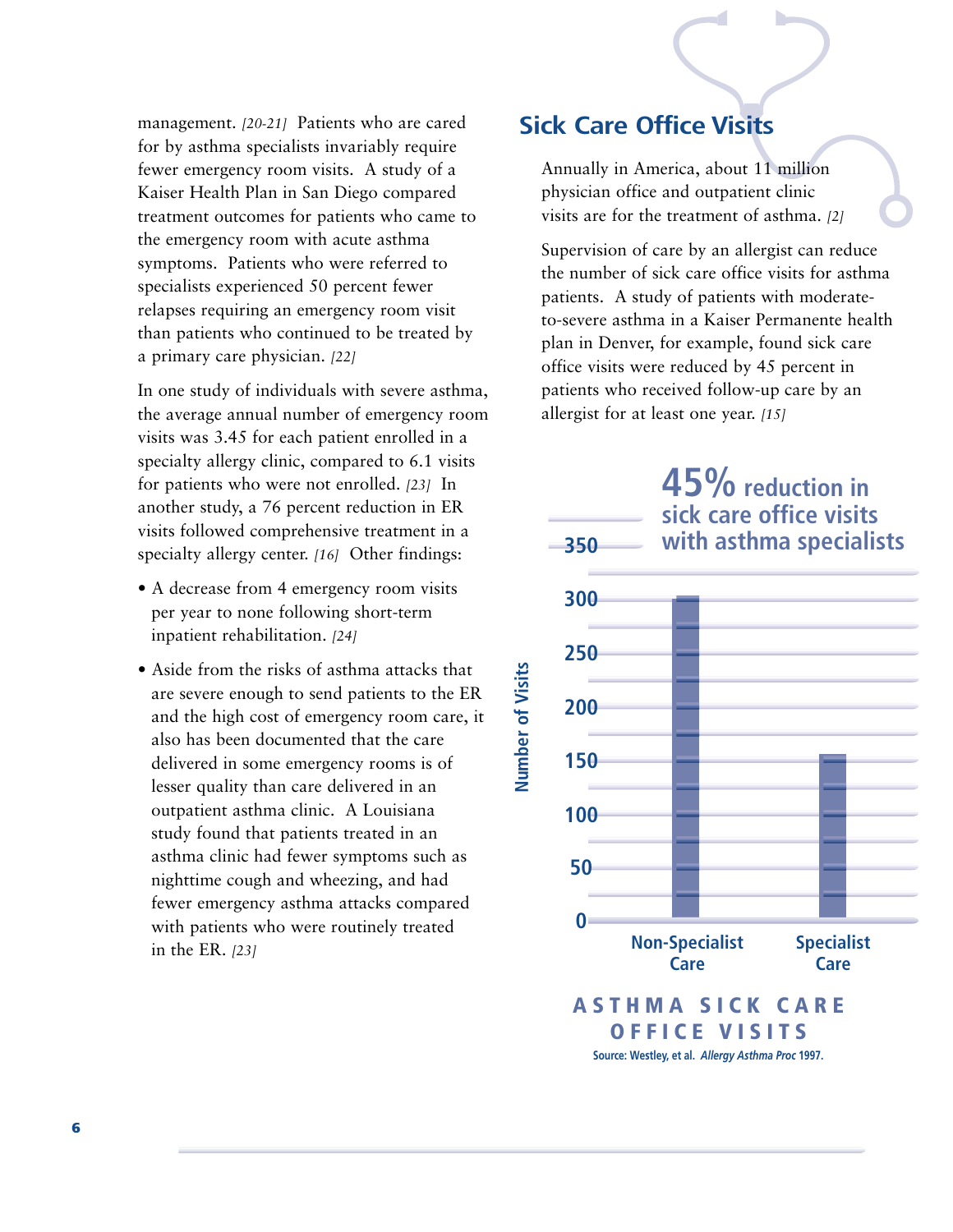



#### **LOST WORK/SCHOOL DAYS DUE TO ASTHMA**

**Source: McDonald, et al. American College of Chest Physicians Annual Meeting 1999.**

### **Missed Days from Work or School**

Aggressive management of asthma by an allergist also can reduce the number of work and school days missed because of asthma, a loss that has an estimated value of \$2.6 billion annually. *[3]*

One center reported that its adult patients averaged an estimated 80 percent reduction in missed work days, and children required approximately 65 percent fewer days off from school after receiving care in a multidisciplinary asthma center. *[19]* In another study, an asthma management program combined with subspecialty care in the treatment of 50 patients with asthma reduced missed days from work or school from 310 to 73. *[25]*

### **Patient Satisfaction and Quality of Life**

Patients who receive asthma care from an allergist experience improved emotional and physical well being, and they also are more satisfied with their physician and with the quality of their general medical care.

In a survey of nearly 400 patients treated in a large health maintenance organization, significant quality-of-life improvements were reported by patients treated by allergists, compared to those treated by generalists or in the emergency department. Improvements were seen in the areas of physical functioning, emotion, pain relief and general health. *[26]*

In a suburban private practice, patients were surveyed after the initiation of an asthma management program that followed the NIH Guidelines and was supervised by an asthma specialist. The patients reported significant improvements in their ability to participate in activities, their emotional well being and in the control of asthma symptoms. *[27]*

**Patients who receive asthma care from an allergist experience improved emotional and physical well being, and they also are more satisfied with their physician and with the quality of their general medical care.**

Despite all this, some health care plans still today place obstacles in front of patients seeking referral to an asthma specialist, even when referral to a specialist is recommended in the NIH Guidelines and other national consensus recommendations. *[28-29]* The result is conservative or sporadic treatment that may cause disease progression, airway remodeling and permanent damage to the lungs. It also is more likely to increase hospitalizations, emergency room visits and other high-priced interventions, and add to the number of days missed from work or school.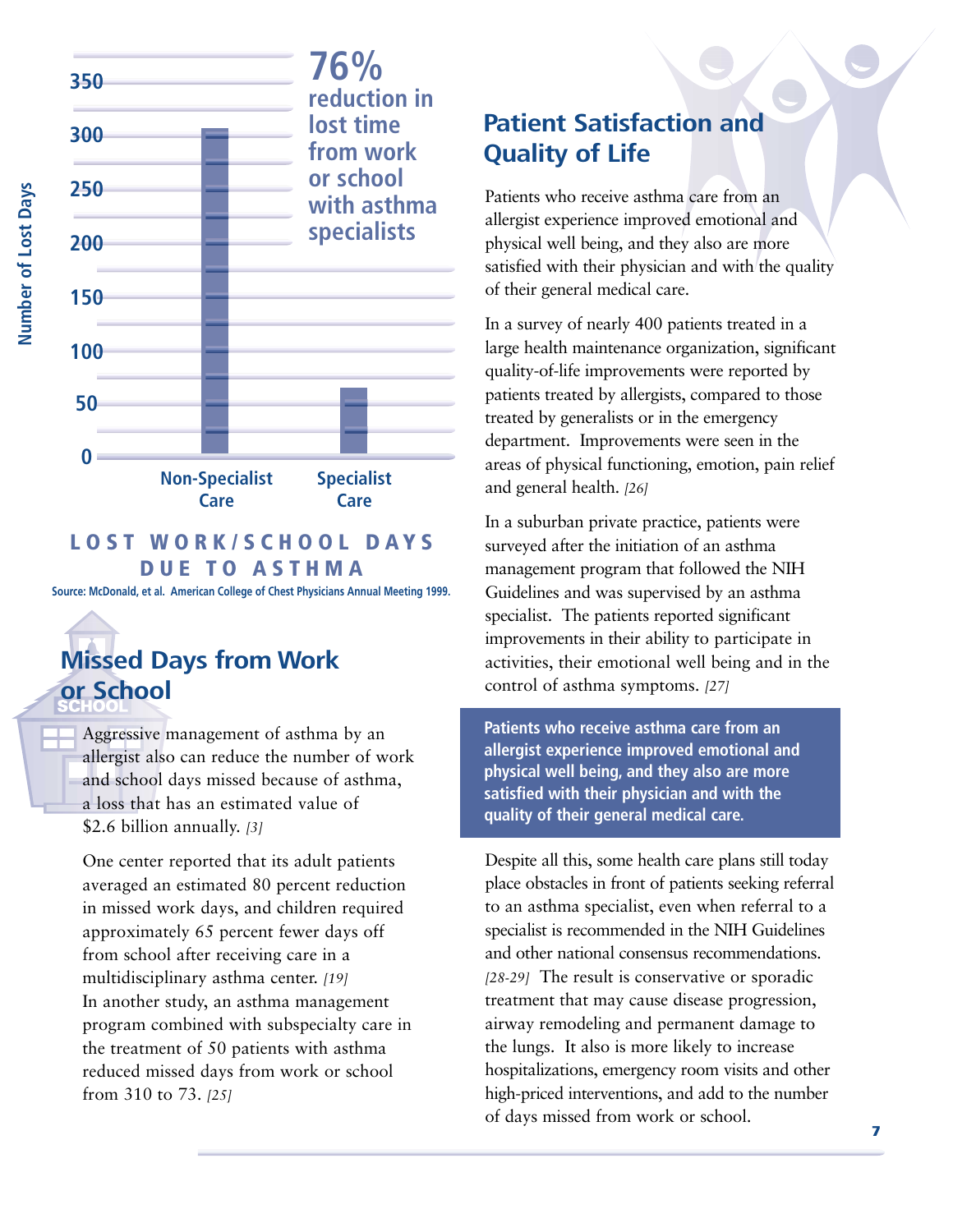### **ASTHMA TREATMENT COSTS**

Numerous studies have shown that aggressive management and treatment of asthma by an allergist not only produces better health outcomes, but also can reduce the total costs of the disease. One large, urban specialty asthma center, for example, estimates that specialty care reduces insurance claims for asthma-related services by at least 45 percent to as much as 80 percent. *[19]*

Former Surgeon General David Satcher has decried the alarming increase in costs. "Families and communities are paying more to treat asthma, while at the same time more people are dying from it," he said.

In a study sponsored by the Asthma and Allergy Foundation of America, a 54 percent increase in the cost of asthma care was documented between 1985 and 1994 while, at the same time, deaths from the disease rose by 41 percent. The increased costs reflect a steep rise in medication costs, yet nine out of 10 prescriptions were for "rescue" medications to manage severe asthma attacks, rather than for inhaled steroids used to prevent such attacks. The study's authors concluded that the results indicated that many patients were not being treated according to established guidelines. *[30]*

Even when asthma patients attend frequent clinic programs offering intensive specialty services, costs are saved in the long-term by reducing the number of emergency room visits and other acute care interventions. In one center, a savings of \$137 per patient per year

**Failure to control asthma has a particularly high price: estimates are that more than 80 percent of all resources expended for asthma treatment is used by 20 percent of patients whose disease is not adequately controlled.**

was realized among patients who made frequent, regular visits to a comprehensive allergy clinic, compared to patients who went less frequently to an emergency room for treatment of acute asthma symptoms. *[23]* Other research has documented that the services in specialty clinics result in a higher quality of care, including strategies to help patients control their disease and reduce the incidence of acute symptoms that require hospitalization or emergency room services. *[31]*

Failure to control asthma has a particularly high price: estimates are that more than 80 percent of all resources expended for asthma treatment is used by 20 percent of patients whose disease is not adequately controlled. *[32]* A study of more than 2,000 asthma patients participating in one managed care plan found that patients evaluated and followed by allergists required less utilization of resources for acute, uncontrolled disease than patients who are never seen by an allergist, or those seen but not actively followed. *[33]*

#### **Hospitalizations**

Asthma is responsible for 478,000 hospital admissions annually, which cost an estimated \$2 billion. *[3]* Patients under the care of allergists are hospitalized less often for asthma symptoms and have shorter lengths of stay, which can lower the cost of inpatient asthma care dramatically.

In a retrospective study of 70 patients with moderate-to-severe asthma, decreased hospitalizations following evaluation by an allergist contributed to an overall savings of \$145,500, or \$2,100 per patient. *[15]* In another study of patients requiring intubation for asthma, enrollment in an intervention program supervised by asthma specialists saw per-patient hospital costs reduced 95 percent from \$40,253 to \$1,926. *[18]*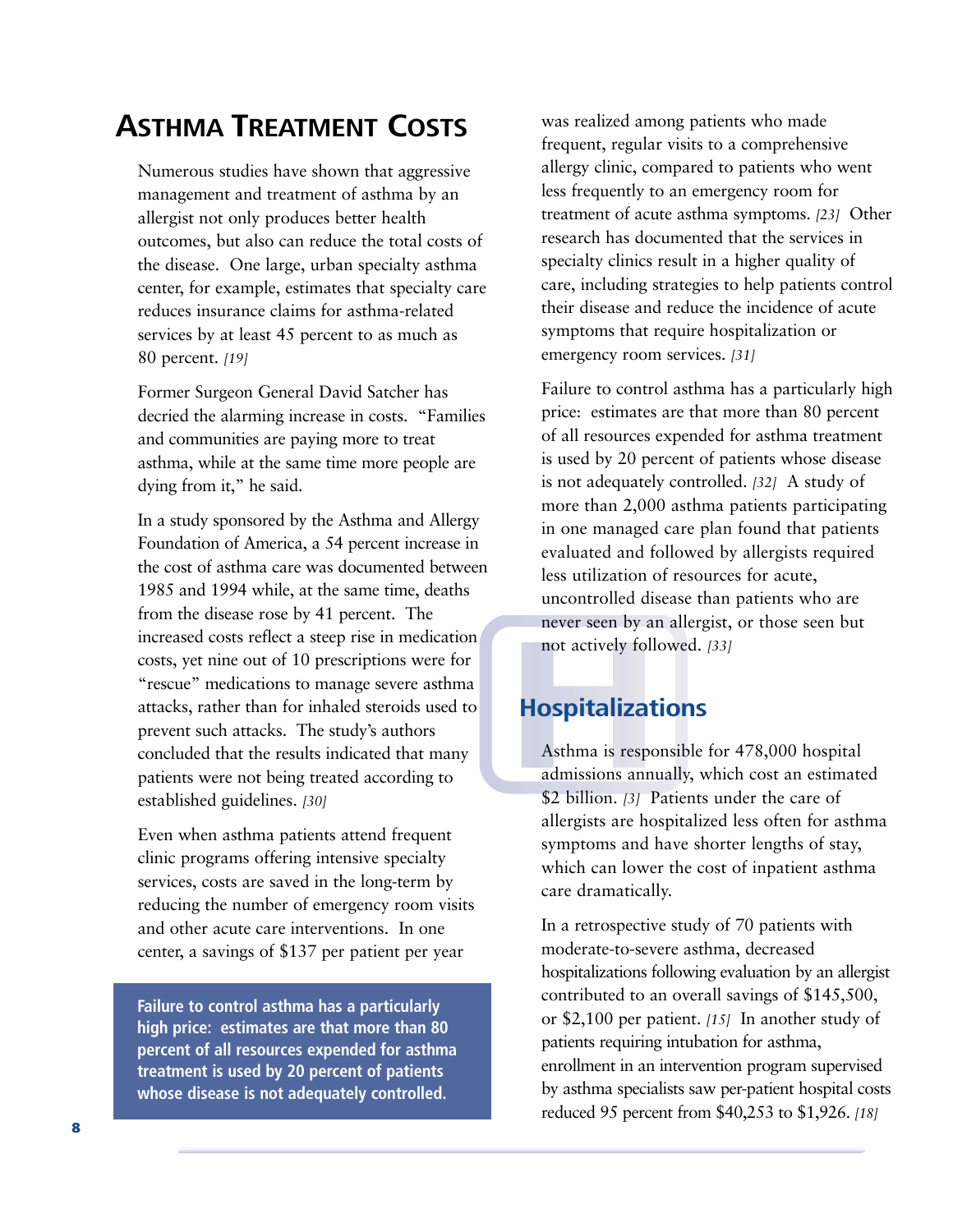

#### **ASTHMA CARE HOSPITAL INPATIENT COST SAVINGS Source: Doan T, et al.** *Ann Allergy Asthma Immunol* **1996.**

Yet another study of 125 patients showed that the number of hospitalizations decreased from 38 to 4, and the costs of inpatient care dropped from \$192,926 to \$20,308, after the patients were enrolled in a specialty allergy clinic. *[16]*

### **Emergency Room Visits**

The cost of emergency room visits for asthma is estimated to be \$546 million annually. *[3]*

In a study of 207 asthma patients treated by specialists at one Midwest asthma center, reductions in hospitalizations and emergency room visits were substantial, representing an annual cost savings of \$2,714 per patient – more than \$560,000. *[27 ]* Another study reported a fall in emergency department visits from 74 to 17, and cost reductions of \$34,706 to \$7,973, for 125 patients after they enrolled in a specialty asthma clinic. *[16]*

### **Indirect Costs**

 **ER Costs**

ER Costs

Lost school days for children and days missed from work for adults with asthma, or those who must stay home to care for children with asthma, are estimated to cost more than \$2.6 billion annually. *[3]* Asthma is a leading cause of missed school days among children, causing an estimated 10 million absences each year. *[10]* In one survey of adults with asthma prior to enrollment in an asthma management program, a total of 194 days missed from work were reported by 78 patients. Care by an allergist or other asthma specialist has been shown to reduce lost days from work or school by 80 percent or more. *[19]*



EM.

**9**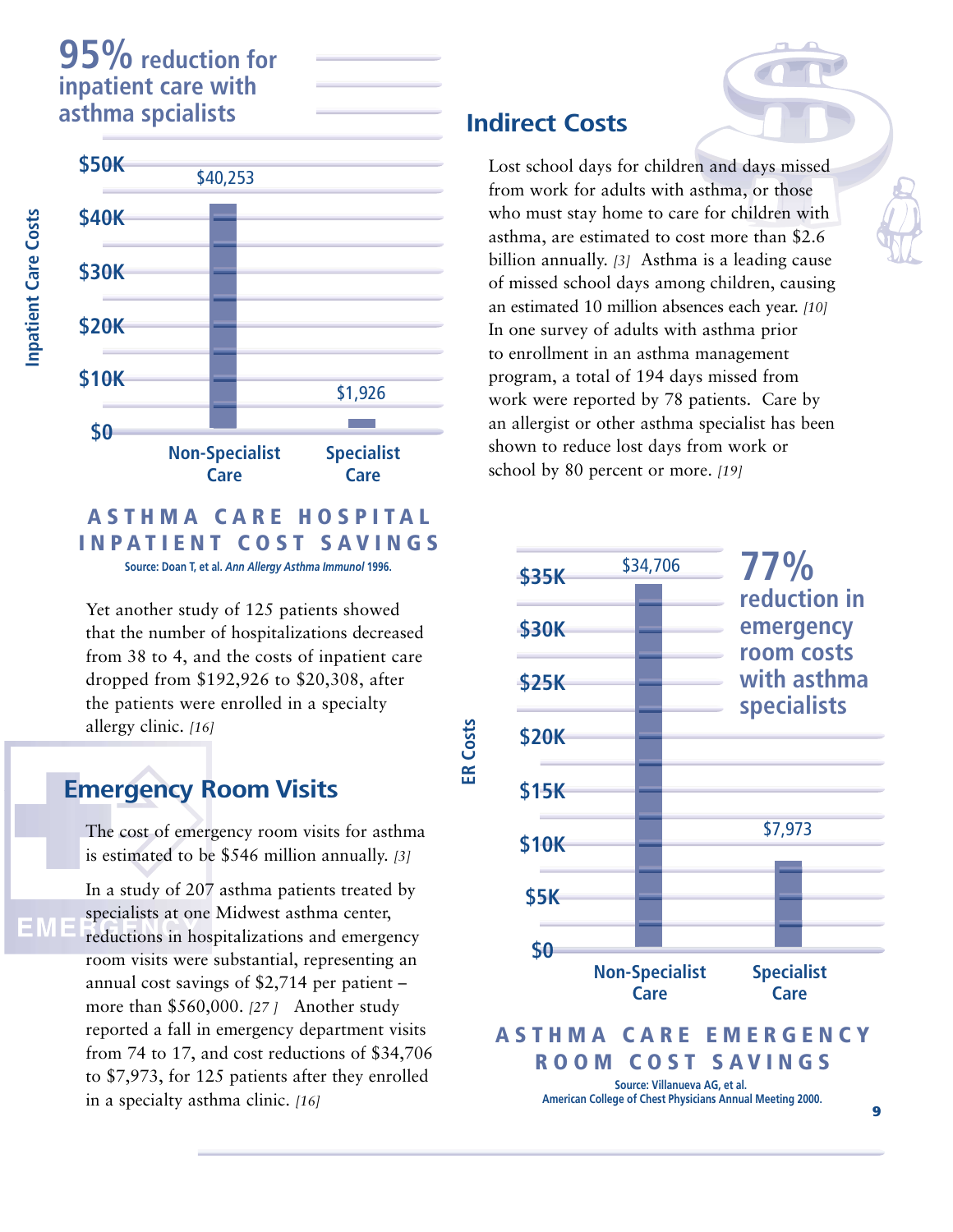### **HOW ALLERGISTS ACHIEVE COST-EFFECTIVE OUTCOMES**

Asthma patients receive added value when care is managed by an allergist. Specialty training, knowledge and experience enable the allergist to:

- accurately diagnose the disease, its types, subtypes and severity.
- identify the external factors, including allergens that trigger an asthma attack, and provide counseling on how to avoid those triggers.
- administer immunotherapy or "allergy shots" for allergic asthma to reduce sensitivity to allergy triggers.
- use current best practices to develop and implement an aggressive treatment plan that is tailored specifically to the needs of individual asthma patients.
- maintain disease control through detailed, multi-faceted treatment plans that include prevention, aggressive use of appropriate medications and other interventions to prevent asthma symptoms, ongoing patient education, and self-care strategies managed by the patient.

### **Aggressive Asthma Management: The New Standard of Care**

Until 1991, it was the consensus of physicians that asthma therapy should be conservative and medications introduced one at a time, with dosage increases only when the condition worsened. Contrasted to this are the latest evidence-based guidelines stipulating that asthma should be diagnosed as early as possible and treated aggressively while it is still mild. Otherwise it may worsen and cause permanent scarring and irreversible remodeling of the lungs' airways. *[5]*

The disease should be treated with multiple medications, if necessary, to control symptoms as soon as they appear. Allergists, with their extensive experience using these medications, are able to prescribe them properly for the individual patient. Aggressive therapy should be initiated at the onset to establish immediate control of symptoms; it then may be stepped down as the patient's condition improves. An allergy history, physical exam and skin tests may be needed to identify factors triggering asthma exacerbations. Although the cost of the initial therapy may be high, it is outweighed by significant long-term health benefits and cost savings. *[16]*

A study of medical treatments for 1,574 patients enrolled in a managed care plan found that the best managers of asthma are specialists who tend to be very aggressive in ordering tests, and deploy the most resources in terms of office time and medical procedures. The study found that the costs of care were about the same or less than the care given by non-specialists, and outcomes and disease control were significantly improved for the patients treated by specialists. *[34]*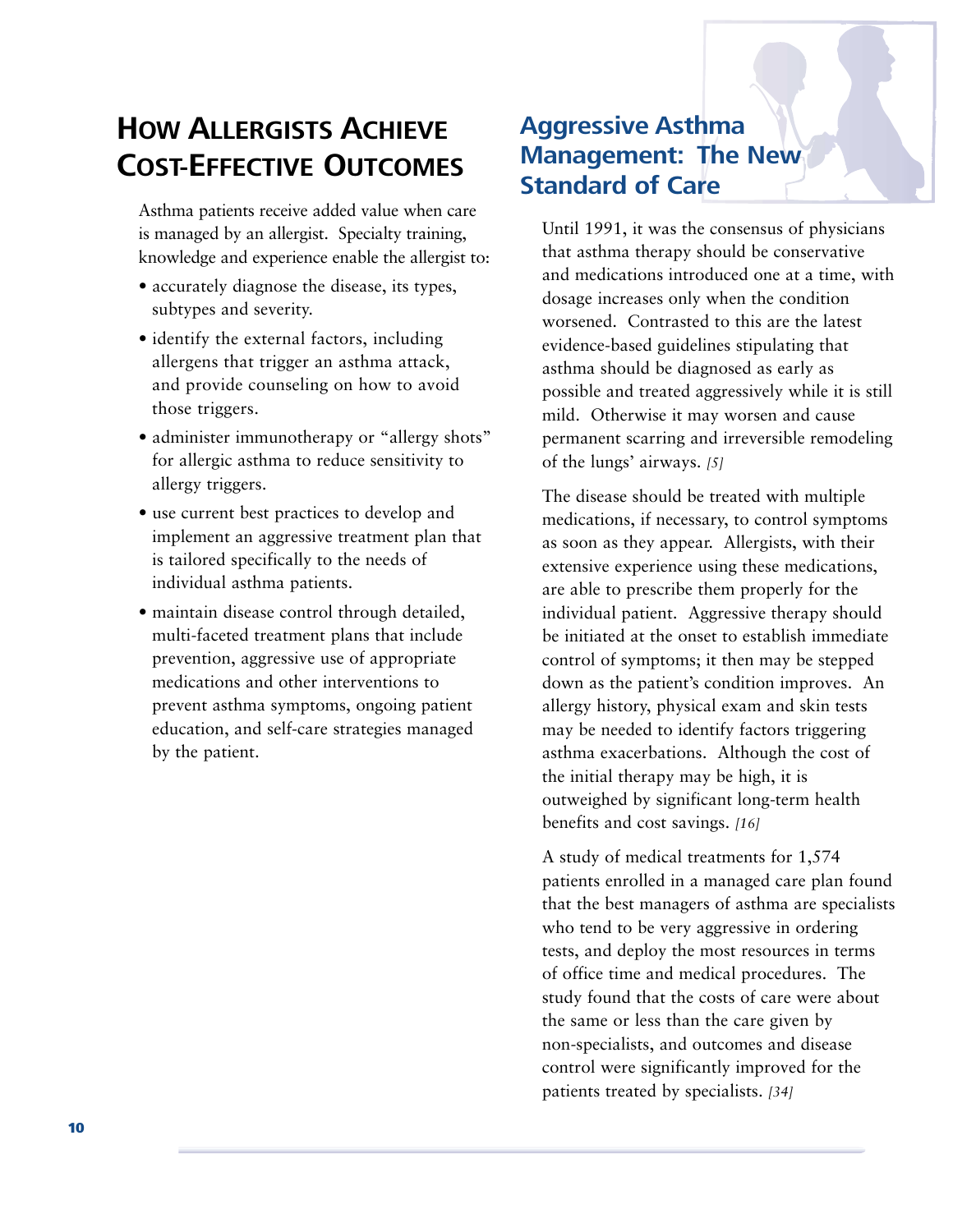#### **New Perspectives on Asthma**

As more is learned about asthma, researchers are discovering that the disease is far more complex than previously thought and consists of several subtypes, such as allergic asthma, exercise-induced asthma, asthma related to bacterial or fungal infections and asthma in the elderly. Each type can have different symptoms or triggers, and each requires a different approach to diagnosis and treatment. Allergists, with extensive experience treating all forms of asthma, understand its complexities and know that it is essential to distinguish among different types. They can assess the severity of each case and develop case-specific treatment plans that have the greatest likelihood of success with individual patients.

### **Growing Consensus for Specialty Care of Asthma**

As asthma management becomes more sophisticated, health care plans are seeking a competitive edge through programs that optimize patient health education, prevention and aggressive up-front treatment to avoid severe flare-ups of any chronic disease. Programs that reduce participant turnover and enable managed care organizations to provide lifelong services are most successful at satisfying patients and reducing costs. In a review of health care trends prepared for *Managed Care Medicine, [35]* asthma management was chosen as a model for the new managed care. "Asthma is a health problem that pays large dividends if a proper front-end investment is made in patient education and preventive care," the author noted. ". . . Such an intervention can significantly improve symptom control and reduce hospital and emergency room use . . . .

The PCP [primary care physician] should have a consulting relationship with an allergy specialist who can perform any part of the initial evaluation for asthma or disease management that the PCP is not able to provide."

Managed care organizations have an added motivation to optimize asthma management now that the National Committee for Quality Assurance has made the appropriate use of asthma medications a key indicator of managed care quality. *[36]*

**Allergists...can assess the severity of each case and develop case-specific treatment plans that have the greatest likelihood of success with individual patients.**

Primary care physicians also are demanding a greater say in selecting appropriate treatments and in referring patients to specialists when the disease is severe, atypical or requires specialized knowledge for optimum management. *[37]*

### **The Emerging Role of New Treatments and Preventions**

Recent studies have focused on identifying risk factors that contribute to asthma or to the severity of the disease, as well as new approaches to treating or preventing asthma and its symptoms. For example:

• The majority of people who have asthma have allergic asthma, and the role that allergies play in the disease is gaining ever more attention. The first national Cooperative Inner-City Asthma Study, sponsored by NIAID, identified exposure to cockroaches and cockroach allergy as a major influence of the severity of asthma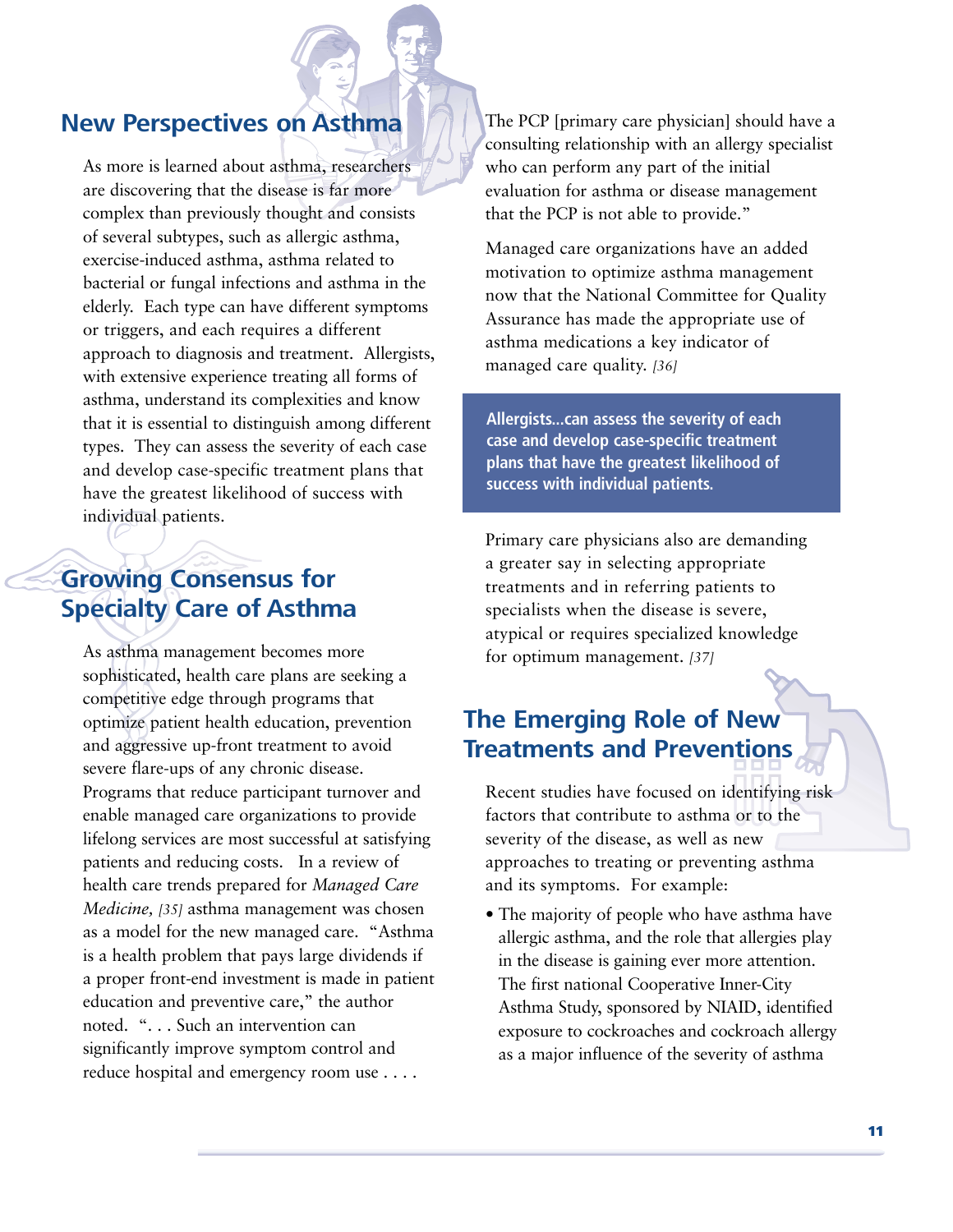in inner-city children ages 4 to 11. The study, which included more than 1,500 children and their families, also found that high levels of tobacco smoking by families and caregivers contributed significantly to the disease. *[38]* Allergists, with their specialized knowledge of the relationship between environmental pollutants and allergens and the disease and the mechanisms of allergic reactions, have the training and clinical experience to deal effectively with these factors.

- Allergists promote asthma self-management skills to assist people in eliminating or decreasing exposure to asthma "triggers." *[14]*
- Specialists are more likely than generalists to follow established clinical care guidelines and can provide the most authoritative information to health care providers, families and other caregivers to optimize prevention and treatment strategies and decrease asthma severity. *[8,9,39]*
- A growing body of clinical research shows that immunotherapy, or "allergy shots," often reduces patients' sensitivity to the allergens that trigger asthma attacks and significantly reduces the severity of the disease. *[40-41]* Research also shows that immuotherapy can reduce the development of allergic asthma in children with seasonal allergies. *[42]* The asthma guidelines of the expert panel of the National Institutes of Health recommend that patients be referred to an allergist when immunotherapy is being considered. *[5]*
- Allergists are involved in clinical trials to test other promising techniques, such as the use of monoclonal antibodies to inhibit the inflammatory process that leads to asthma. Consequently they usually are the first clinicians to become aware of and implement proven new treatments.

### **WHEN TO REFER TO AN ALLERGIST**

The NIH expert panel report *[5]* recommends that asthma patients be referred to a specialist when they:

- have difficulty achieving or maintaining control of their condition
- have had a life-threatening asthma attack
- are not meeting the goals of asthma therapy after three to six months of treatment, or are not responding to current therapy
- have symptoms that are unusual or difficult to diagnose
- have other conditions such as severe hay fever or sinusitis that complicate their asthma or its correct diagnosis
- need additional diagnostic tests to determine the severity of their asthma and what causes its symptoms
- require additional education or guidance in managing any complications of therapy, adhering to their treatment plan or avoiding asthma triggers
- are candidates for immunotherapy
- have severe, persistent asthma
- require continuous oral high-dose inhaled corticosteroid therapy, or have taken more than two bursts of oral corticosteroids in one year

The guidelines also recommend that children under the age of 3 with moderate or severe asthma, and children beginning daily, longterm therapy should see an asthma specialist.

The NIH Guidelines for referral to an asthma specialist are in general accord with guidelines developed by the American College of Allergy, Asthma and Immunology (ACAAI), the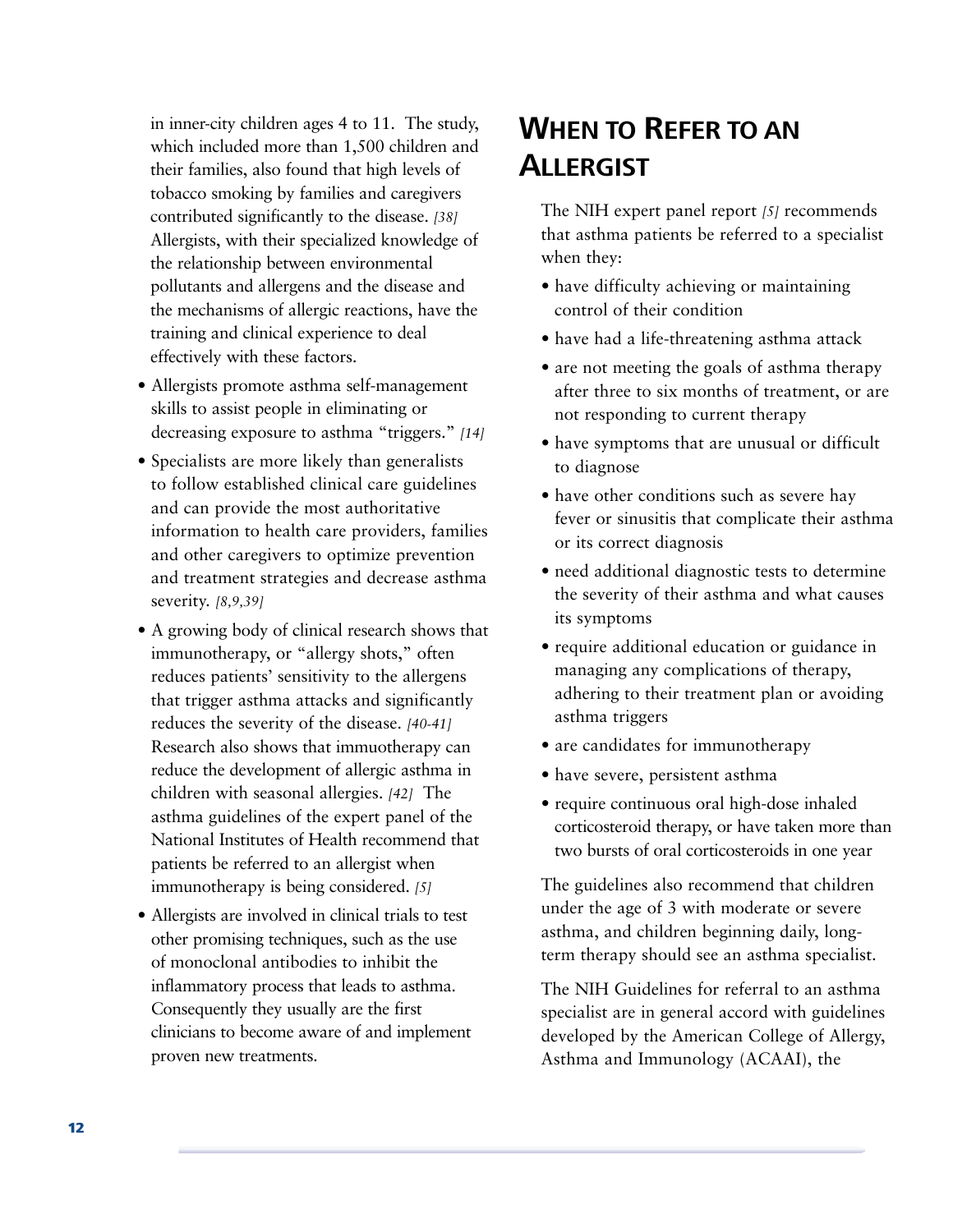American Academy of Allergy, Asthma and Immunology (AAAAI) and the Joint Council of Allergy, Asthma and Immunology (JCAAI), and are endorsed by the Allergy-Immunology Subsection of the American Academy of Pediatrics (AAP).

The guidelines *[6]* of these professional medical societies for the specialty of allergy, asthma and immunology further state that referral to a specialist is indicated when:

- the patient's asthma is unstable, or the response to therapy is limited, incomplete or very slow, and poor symptom control interferes with the patient's quality of life
- identification of allergens or other environmental factors which may be triggering the patient's disease is required
- co-existing illnesses or their treatments complicate the management of asthma
- the diagnosis of asthma is in doubt
- there is concern about side effects that have occurred or may occur with asthma medications
- the patient asks for a consultation

### **CONCLUSION**

A substantial and growing body of published clinical data and other research demonstrate significant discrepancies in outcomes between asthma care that is managed by generalists without specialty training in the complexities of asthma, and disease management under the direction of an allergist who can add significant value to patient care.

An evidence-based review of the literature provides convincing documentation that aggressive management of asthma by a specialist improves outcomes for patients, lowers overall treatment costs for payers, and reduces the indirect costs to society. Specialty care results in fewer hospitalizations and other emergency interventions, fewer missed days from work or school, and significantly enhanced health and quality of life for those who suffer from asthma.

**An evidence-based review of the literature provides convincing documentation that aggressive management of asthma by a specialist improves outcomes for patients, lowers overall treatment costs for payers, and reduces the indirect costs to society.**

As more is learned about the mechanisms of asthma and new therapies are developed to control the severity and progress of the disease, the allergist will continue to play an important role in improving the health outcomes for patients with asthma.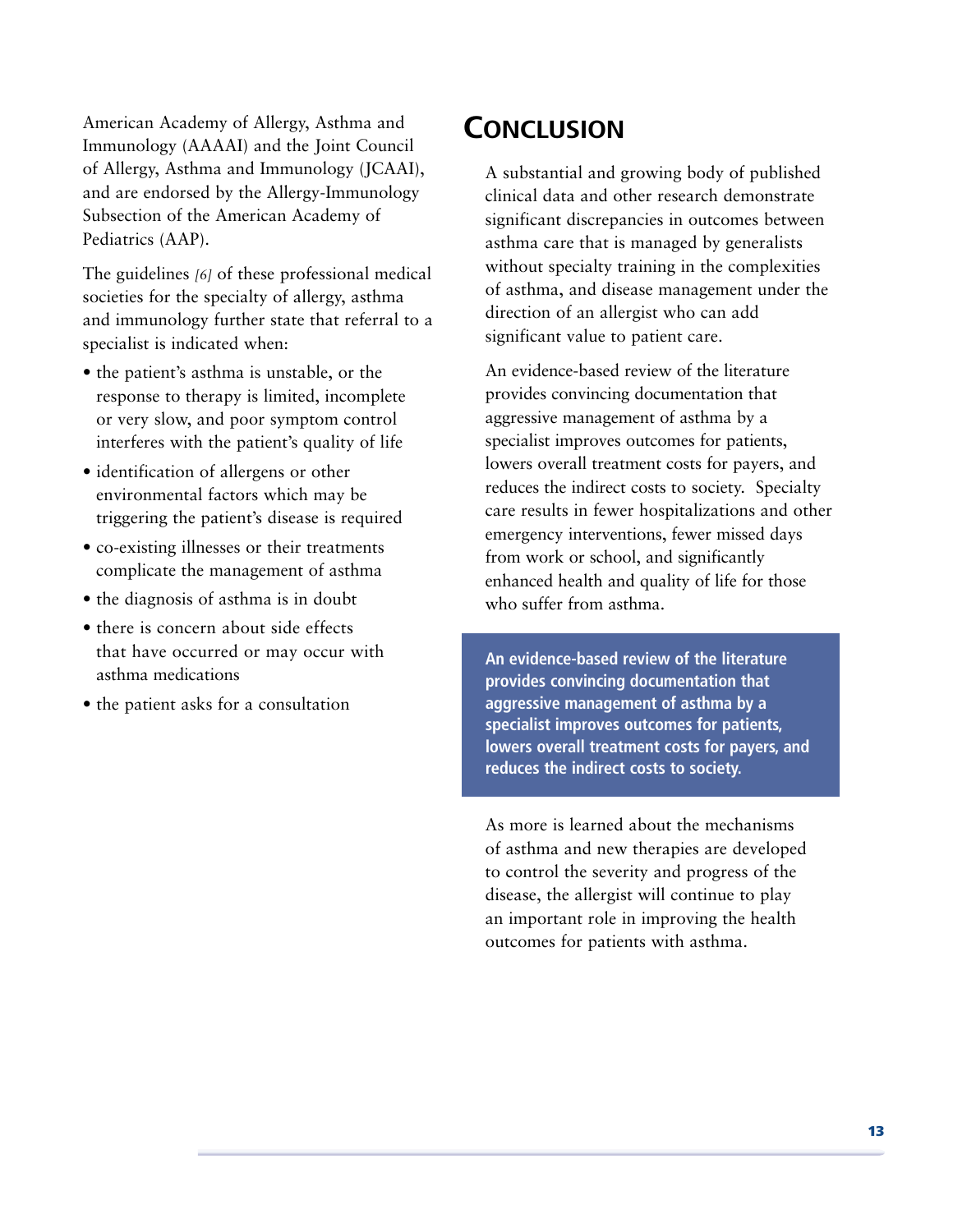### **REFERENCES**

- 1. Asthma Basics. National Institute of Allergy and Infectious Diseases; Focus on Asthma. Updated Aug 30, 2001.
- 2. Centers for Disease Control and Prevention; Surveillance for Asthma United States, 1980-1999 (Division of Environmental Hazards and Health Effects, National Center for Environmental Health); MMWR; 51(SS01):1-13.
- 3. Weiss KB, Sullivan SD. The health economics of asthma and rhinitis. I. Assessing the economic impact. J Allergy Clin Immunol. 2001;107:3-8.
- 4. Asthma's impact on children and adolescents. Centers for Disease Control and Prevention, National Center for Environmental Health. Reviewed Mar 25, 2002.
- 5. National Institutes of Health; Guidelines for the Diagnosis and Management of Asthma (National Heart, Lung and Blood Institute);NIH Publications No. 97-4051, Jul 1997, No. 02- 5075, Jul 2002.
- 6. Asthma Specialist Consultation Guidelines. Asthma referral protocol adopted by the American College of Allergy, Asthma and Immunology; the American Academy of Allergy, Asthma and Immunology; and the Joint Council of Allergy, Asthma and Immunology. J Allergy Clin Immunol. 1995;5(part 2):729-31.
- 7. Asthma Disease Management Resource Manual. American College of Allergy, Asthma and Immunology. 1997.
- 8. Piecoro LT, Potoski M, Talbert JC, et al. Asthma prevalence, cost, and adherence with expert guidelines on the utilization of health care services and costs in a state Medicaid population. Health Serv Res. 2001 Jun;36(2):357-71.
- 9. Taylor DM, Auble TE, Calhoun WJ, Mosesso VN Jr. Current outpatient management of asthma shows poor compliance with international consensus guidelines. Chest. 1999;116:1638-45.
- 10. Action Against Asthma. A Strategic Plan for the Department of Health and Human Services. May 2000.
- 11. Wu AW, Young Y, Skinner EA, et al. Quality of care and outcomes of adults with asthma treated by specialists and generalists in managed care. Arch Intern Med. 2001;161:2554-60.
- 12. Diette GB, Skinner EA, Nguyen TT, et al. Comparison of quality of care by specialist and generalist physicians as usual source of asthma care for children. Pediatrics. 2001;108(2):432-37.
- 13. Sin DD, Tu JV. Underuse of inhaled steroid therapy in elderly patients with asthma. Chest. 2001;119:720-25.
- 14. Zeiger RS, Schatz M. Effect of allergist intervention on patient-centered and societal outcomes: allergists as leaders, innovators, and educators. J Allergy Clin Immunol. 2002;106(6):995-1018.
- 15. Westley CR, Spiecher B, Starr L, et al. Cost effectiveness of an allergy consultation in the management of asthma. Allergy Asthma Proc. 1997;18:15-18.
- 16. Villanueva AG, Mitchell L, Ponticelli D, Levine AS. Effectiveness of an asthma center in improving care and reducing costs in patients with difficult-to-control asthma. Abstract presentation. American College of Chest Physicians annual meeting. Oct 2000.
- 17. Sperber K, Ibrahim H, Hoffman B, et al. Effectiveness of a specialized asthma clinic in reducing asthma morbidity in an inner-city minority population. J Asthma. 1995;32:335-43.
- 18. Doan T, Grammar LC, Yarnold PR, et al. An intervention program to reduce the hospitalization cost of asthmatic patients requiring intubation. Ann Allergy Asthma Immunol. 1996;76:513-18.
- 19. National Jewish Medical and Research Center. Outcomes prove asthma treatment programs improve disease management and control costs. Medical Scientific Update.  $1998;15(3)$ .
- 20. Dales RE, Kerr PE, Schweitzer I, et al. Asthma management preceding an emergency department visit. Arch Intern Med. 1992;152:2041-44.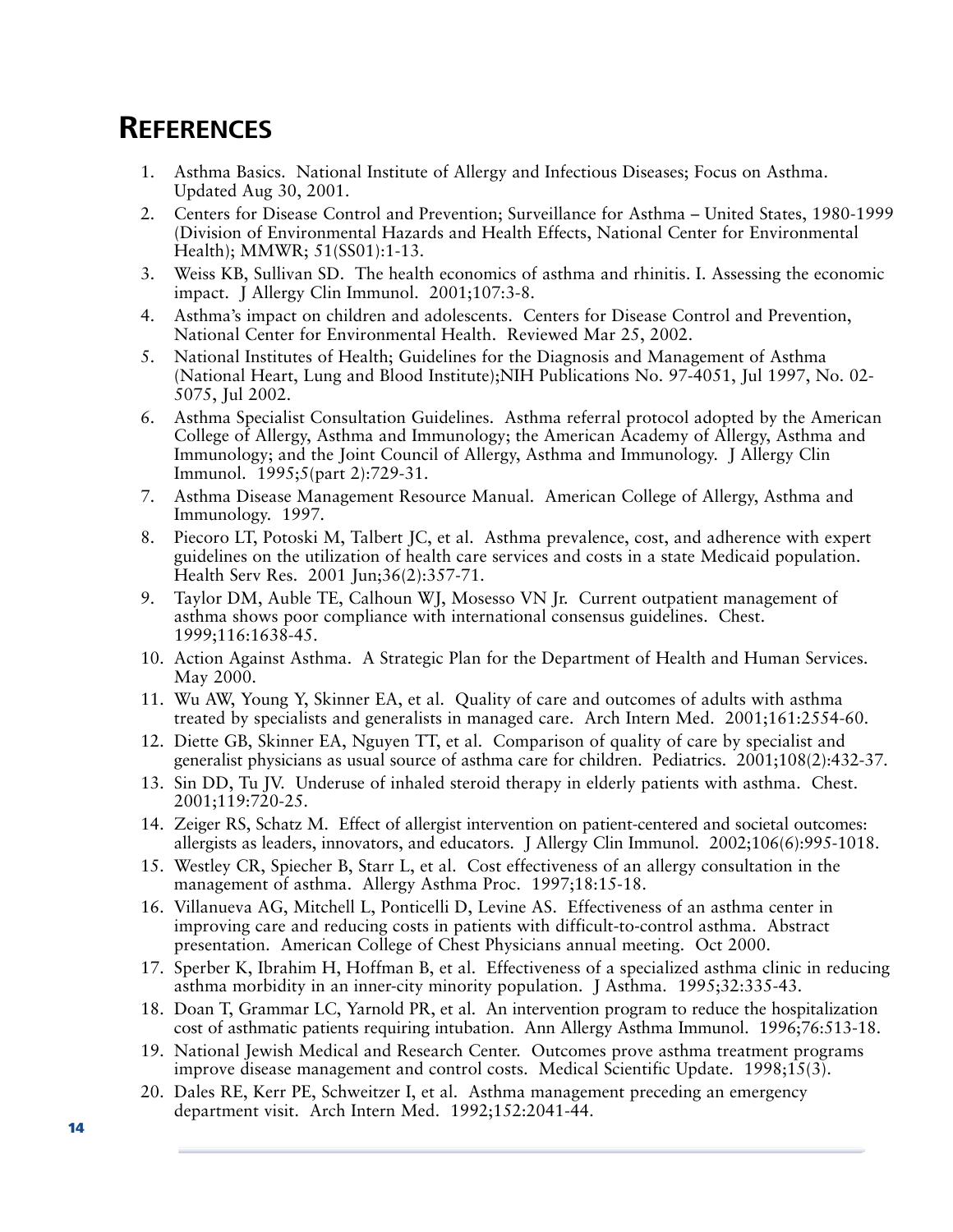- 21. Friday GA Jr, Khine H, Lin MS, Caliguiri LA. Profile of children requiring emergency treatment for asthma. Ann Allergy Asthma Immunol. 1997;78:221-24.
- 22. Zeiger RS, Heller S, Mellon MH, et al. Facilitated referral to asthma specialist reduces relapses in asthma emergency room visits. J Allergy Clin Immunol. 1991;87:1160-68.
- 23. Moore CM, Ahmed I, Mouallem R, et al. Care of asthma: allergy clinic versus emergency room. Ann Allergy Asthma Immunol. 1997;78:373-80.
- 24. Weinstein AG, McKee L, Stapleford J, Faust D. An economic evaluation of short-term inpatient rehabilitation for children with severe asthma. J Allergy Clin Immunol. 1996;98:264-73.
- 25. McDonald RJ, Cosmic M, Berchou K, et al. Effect of an asthma management program and subspecialty care on asthma outcomes and quality of life. Abstract presentation. American College of Chest Physicians annual meeting. Oct 1999.
- 26. Vollmer WM, O'Hollaren M, Ettinger KM, et al. Specialty differences in the management of asthma. A cross-sectional assessment of allergists' patients and generalists' patients in a large HMO. Arch Int Med. 1997;157(11):1201-08.
- 27. Gaioni SJ, Korenblat-Hanin M, Fisher EB, Korenblat P. Treatment outcomes in an outpatient asthma center: retrospective questionnaire data. Amer J Managed Care. 1996 Sep;999-1008.
- 28. Mitchell JB, Khatustsky G, Swigonsky NL, et al. Impact of the Oregon Health Plan on children with special health care needs. Pediatrics. 2001;107(4):736-43.
- 29. Moy JN, Grant EN, Turner-Roan K, et al. Asthma care practices, perceptions, and beliefs of Chicago-area asthma specialists. Chest. 1999;116:154S-162S.
- 30. Moon M. Costs of asthma care up by 54 percent in 10-year period. Family Practice News. Oct 1, 2000.
- 31. Mahr TA, Evans R. Allergist influence on asthma care. Ann Allergy Asthma Immunol. 1993;71:115-20.
- 32. Smith DH, Malone DC, Lawson KA, et al. A national estimate of the economic costs of asthma. Am J Respir Crit Care Med. 1997;156:787-93.
- 33. Bukstein D, Luskin A. Specialty influence on acute care resource utilization by asthma patients. Ann Allergy Asthma Immunol. 1998;80:106.
- 34. Nyman JA, Hillson S, Stoner T, DeVries A. Do specialists order too many tests? The case of allergists and pediatric asthma. Ann Allergy Asthma and Immunol. 1997;79:496-502.
- 35. Keenan JM. Optimizing health: asthma management as a model for the new managed care. Managed Care Med. 1995 Nov-Dec;20-28.
- 36. National Committee for Quality Assurance; The state of managed care quality, 2000; NCQA's State of Managed Care Quality Report.
- 37. More power to you: Some managed care organizations are loosening the reins a little. Drug Topics. Jan 3, 2000.
- 38. Asthma: a concern for minority populations. Fact Sheet, National Institute of Allergy and Infectious Diseases, National Institutes of Health. Oct 2001.
- 39. Legorreta AP, Christian-Herman J, O'Connor RD, et al. Compliance with national asthma management guidelines and specialty care: a health maintenance organization experience. Arch Intern Med. 1998;158:457-64.
- 40. Abramson MJ, Puy RM, Weiner JM. Allergen immunotherapy for asthma. Cochrane Database Syst Rev. 2000;(2):CD001186.
- 41. Ross RN, Nelson HS, Finegold I. Effectiveness of specific immunotherapy in the treatment of asthma: a meta-analysis of prospective, randomized, double-blind, placebo-controlled studies. Clin Ther. 2000 Mar;22(3):329-41.
- 42. Moller C, Dreborg S, Ferdousi HA, et al. Pollen immuotherapy reduces the development of asthma in children with seasonal rhinoconjunctivitis (the PAT-study). J Allergy Clin Immunol. 2002;109(2):251-56.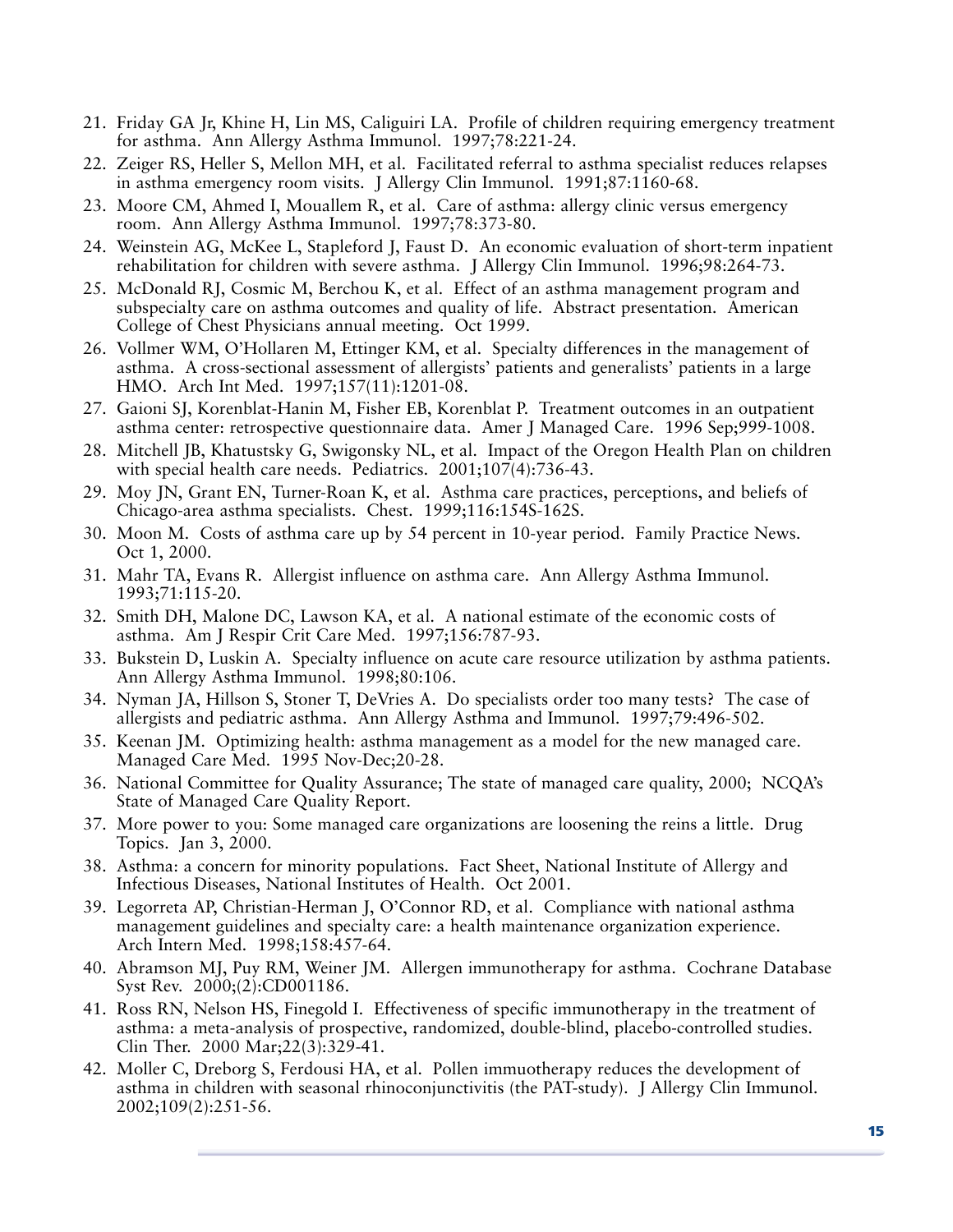### **ABSTRACTS OF OUTCOME AND COST STUDIES**

#### **Abramson MJ, Puy RM, Weiner JM. Allergen immunotherapy for asthma. Cochrane Database Syst Rev. 2000;(2):CD001186.**

**Conclusion:** Immunotherapy may reduce asthma symptoms and use of asthma medications.

**Specific findings:** A review of 54 trials was conducted to assess the effects of allergen-specific immunotherapy for asthma. Overall, patients receiving immunotherapy experienced a significant reduction in asthma symptoms and medication use compared to those randomized to placebo.

#### **Bukstein D, Luskin A. Specialty influence on acute care resource utilization by asthma patients. Ann Allergy Asthma Immunol. 1998;80:106.**

**Conclusion:** HMO patients with asthma whose care was followed by allergists required less utilization of resources for acute, uncontrolled disease than patients never seen by an allergist or those seen but not actively followed.

**Specific findings:** More than 2,000 patient charts were reviewed for asthma and chronic/recurrent respiratory disease. One group of patients was seen and followed by allergists, one group was seen by an allergist once but not followed and one group was seen only by primary care physicians. The group seen and followed by allergists had fewer hospitalizations, shorter lengths of hospital stay and fewer emergency department visits.

#### **Dales RE, Kerr PE, Schweitzer I, et al. Asthma management preceding an emergency department visit. Arch Intern Med. 1992;152:2041-44.**

**Conclusion:** A significant number of adults who required emergency care for asthma lacked adequate preexisting management strategies for dealing with their disease. The authors recommend that patients be screened by emergency physicians, and those with identifiable inadequacies in usual care be referred to physicians with expertise in asthma management.

**Specific findings:** A questionnaire was completed by 111 consecutive patients who came to the emergency department because of asthma. 25% of patients suffered sleep disturbance more than 15 days per month, had more than 14 days absent from work/school per year and previously had visited an emergency department twice in the past year. 69% had no effective plans to deal with an attack or had plans that were never discussed with a physician. Of 78% who reported that cigarette smoke aggravated their asthma, one-third were exposed to smoke at home.

**Diette GB, Skinner EA, Nguyen TT, et al. Comparison of quality of care by specialist and generalist physicians as usual source of asthma care for children. Pediatrics. 2001;108(2):432-37.**

**Conclusion:** Asthma care in children in two large managed care organizations was more likely to be consistent with national guidelines when a specialist was the primary provider.

**Specific findings:** A cross-sectional survey of 260 parents with children reviewed four domains of patient care including patient education, control of factors contributing to asthma symptoms, periodic physiologic assessment and monitoring, and proper use of medications. In all four domains, care was more likely to be consistent with guidelines when specialists provided care. Greatest differences for specialist versus generalist management were for use of controller medications, ever having a pulmonary function test, and having been told about asthma triggers and how to avoid them.

**Doan T, Grammar LC, Yarnold PR, et al. An intervention program to reduce the hospitalization cost of asthmatic patients requiring intubation. Ann Allergy Asthma Immunol. 1996;76:513-18.**

**Conclusion:** An intervention program that included education, specialist care, regular outpatient visits and access to an emergency call service significantly reduced the cost of asthma care in patients intubated for asthma.

**Specific findings:** In a study of nine patients, the mean total cost of care decreased from \$43,066 the year before the intervention to \$4,914 the year after. Inpatient hospitalization costs decreased from \$40,253 to \$1,926. The costs of emergency services, outpatient services and medicines did not change significantly.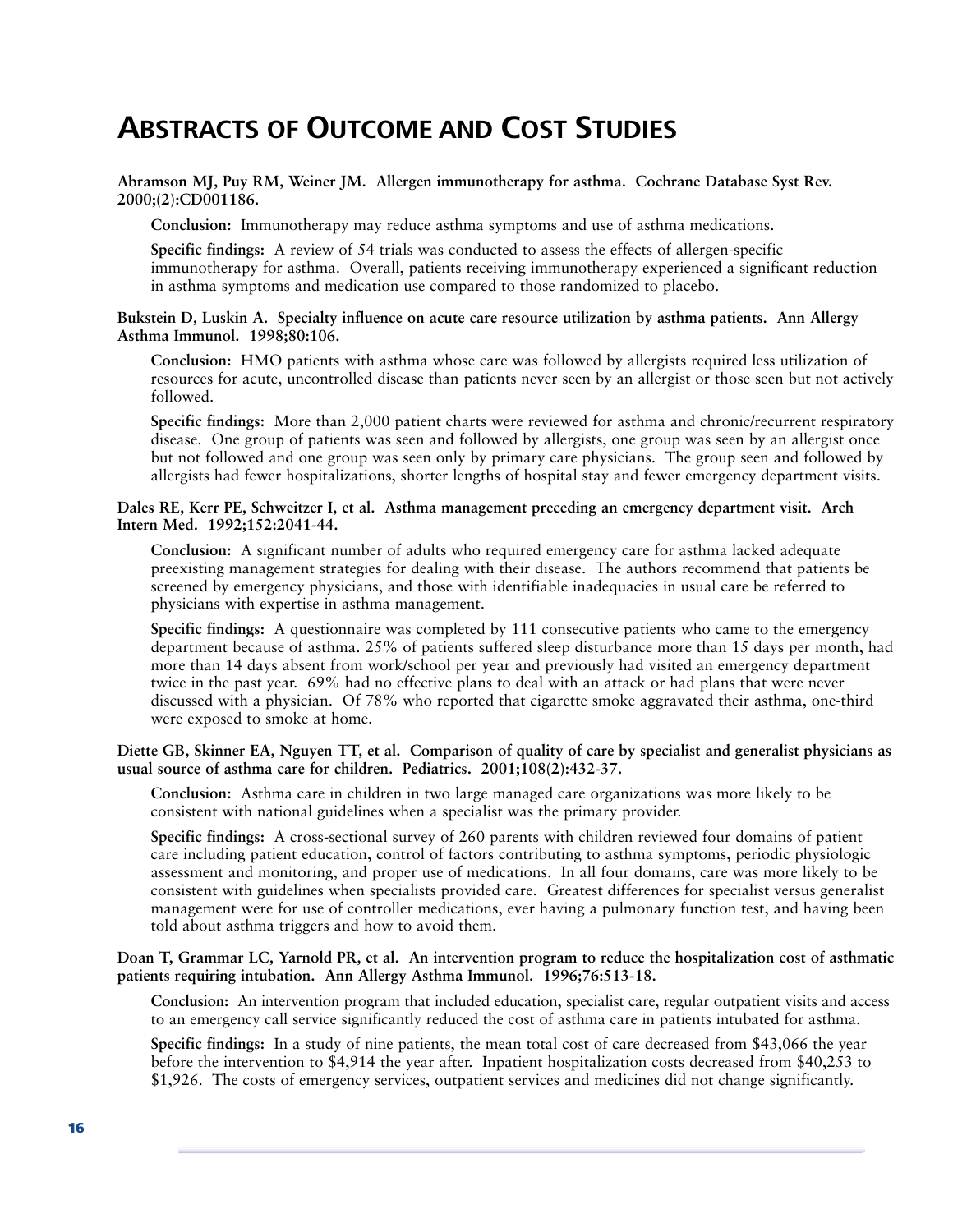#### **Friday GA Jr, Khine H, Lin MS, Caliguiri LA. Profile of children requiring emergency treatment for asthma. Ann Allergy Asthma Immunol. 1997;78:221-24.**

**Conclusion:** A subset of children who lack adequate asthma management to avoid expensive emergency services was identified. The authors concluded that there is a need to institute aggressive interventions to improve the quality of care for these patients and prevent costly emergency department visits.

**Specific findings:** 1,474 asthma patients who visited the emergency department of an academic children's hospital during a one-year period were prospectively studied. Of the total number of visits, 36% were by 16% of the children, who made repeat visits. Nearly 200 patients had been hospitalized in the preceding year. 44% of patients were referred for emergency care by primary care physicians, compared to 6.7% referred by allergy specialists.

#### **Gaioni SJ, Korenblat-Hanin M, Fisher EB, Korenblat P. Treatment outcomes in an outpatient asthma center: retrospective questionnaire data. Amer J Managed Care. 1996 Sep;999-1008.**

**Conclusion:** Aggressive treatment at an asthma center had a positive and significant impact on asthma health outcomes and health system cost savings.

**Specific findings:** 207 patients who had completed treatment at an asthma center in St. Louis for at least one year before the start of the study, responded to a questionnaire to assess outcomes. Treatment at the center resulted in a 78% reduction in hospitalizations, a 73% reduction in emergency room visits and a 48% reduction in unscheduled physician visits. Overall net savings in medical system use were estimated to be \$2,714 per patient per year, for a total savings of more than \$560,000. Other improvements included decreases in severe shortness of breath from 48% to 15%, frequent depressed mood from 32% to 13%, and severe interference with daily activities from 31% to 11%. Patients also noted an increase from 48% to 96% in knowledge of self care for asthma and from 21% to 78% in satisfaction with professional asthma care.

#### **Keenan JM. Optimizing health: asthma management as a model for the new managed care. Managed Care Med. 1995 Nov-Dec;20-28.**

**Conclusion:** Aggressive and consistent implementation of the new asthma management clinical guidelines is an excellent way for managed care organizations to optimize the health of their community of patients.

**Specific findings:** Asthma management is studied as a model to illustrate the individual and population benefits of optimizing health care. Based on a review of the available literature, the author concludes that implementation of intervention programs in compliance with existing guidelines will provide immediate and tangible clinical and cost benefits.

#### **Legorreta AP, Christian-Herman J, O'Connor RD, et al. Compliance with national asthma management guidelines and specialty care: a health maintenance organization experience. Arch Intern Med. 1998;158:457-64.**

**Conclusion:** Although the National Asthma Education Program expert panel guidelines for the diagnosis and management of asthma were initially published in 1991, a survey of a major California HMO found compliance with the guidelines low. The results showed that asthma specialists provided more thorough care than did primary care physicians in treating patients with asthma.

**Specific findings:** Survey data were analyzed for 5,580 asthma patients covered by Health Net in California in 1996. Of respondents with severe asthma, 72% reported having a steroid inhaler, but only 54% used it daily. Only 26% had a peak flow meter and only 16% used it daily. The patients of specialists were more likely to have a steroid inhaler and peak flow meter and to use them daily. Specialists also provided more patient education on how to prevent and control asthma attacks.

#### **Mahr TA, Evans R. Allergist influence on asthma care. Ann Allergy Asthma Immunol. 1993;71:115-20.**

**Conclusion:** Follow-up care by an allergist after hospitalization for asthma resulted in a decrease in subsequent hospitalizations and emergency room visits.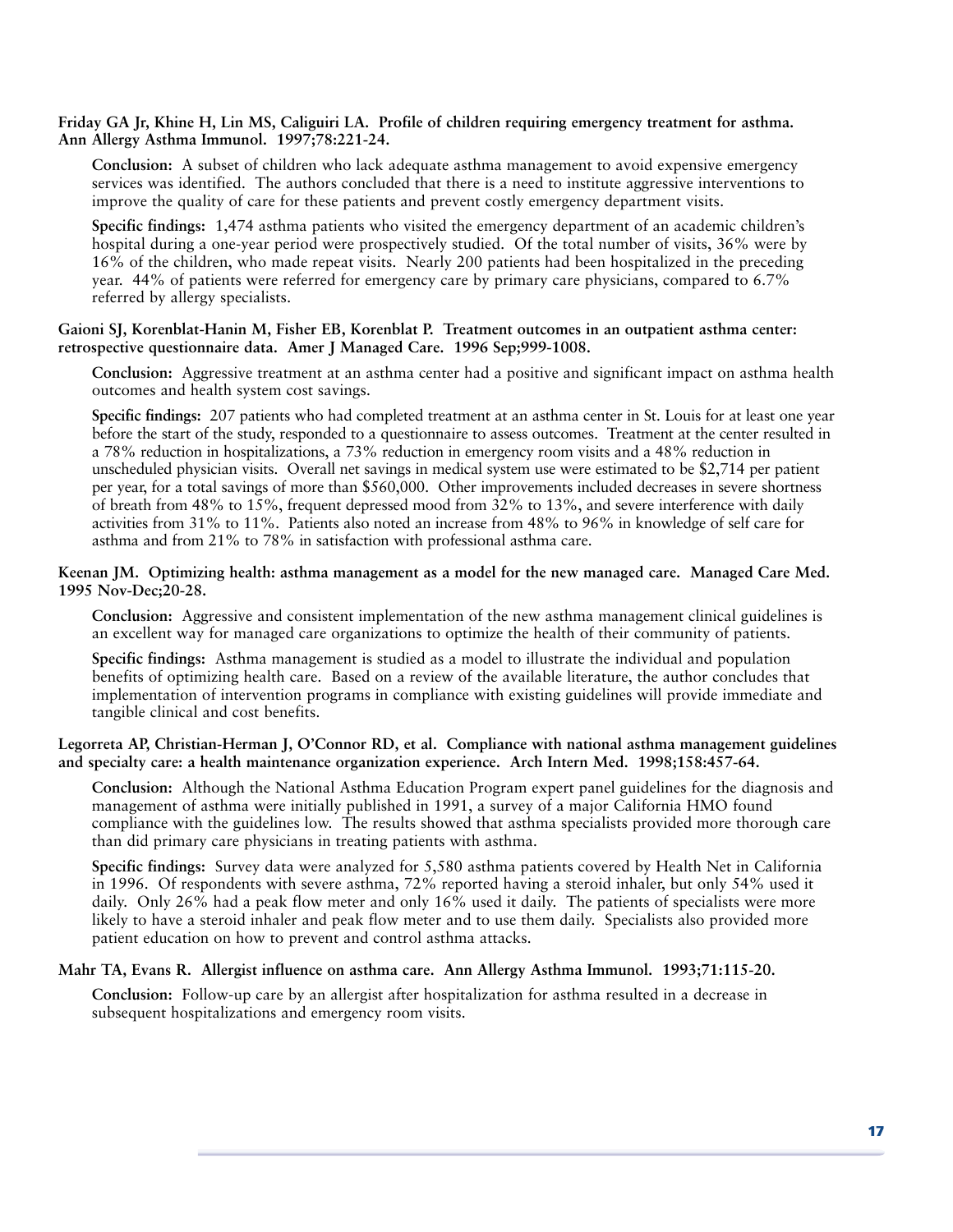**Specific findings:** The retrospective study compared 83 patients who received asthma follow-up care by an allergist and 40 patients who received care from a non-allergist after hospitalization. 13% of patients who received follow-up care by an allergist were subsequently hospitalized, compared to 35% treated by non-allergists. 18% of the allergist patients had emergency room visits compared to the 47% treated by non-allergists. There were significant increases in use of all medications and devices in the group treated by allergists.

**McDonald RJ, Cosmic M, Berchou K, et al. Effect of an asthma management program and subspecialty care on asthma outcomes and quality of life. Abstract presentation. American College of Chest Physicians annual meeting. Oct 1999.**

**Conclusion:** Asthma outcomes and quality of life can be improved significantly by the combination of subspecialty care and an organized approach to asthma management based on the NIH guidelines applied in a private practice setting.

**Specific findings:** Data was collected upon admission and at a six-month follow-up for 50 patients in an asthma management program that included asthma education and a care plan based on NIH guidelines. Days missed from work or school were reduced from 310 to 73. Sick visits to the doctor were reduced from 132 to 43. Emergency room visits were reduced from 45 to 7. Hospitalizations were reduced from 7 to 1. Overall asthma-related quality-of-life score improved significantly from 4.41 to 5.37 (+0.96).

#### **Mitchell JB, Khatustsky G, Swigonsky NL, et al. Impact of the Oregon Health Plan on children with special health care needs. Pediatrics. 2001;107(4):736-43.**

**Conclusion:** Children with disabilities in managed care plans did not experience any more difficulty accessing needed specialty care than did those without special health care needs. Children with asthma, however, reported higher levels of unmet need.

**Specific findings:** Three groups of children, ages 1 to 17, were sampled: 205 children with disabilities who received Supplemental Security Income (SSI), 410 children with asthma and 351 children without special health care needs. Almost one-fifth of the children with disabilities and one-eighth of children with asthma were reported to be in fair or poor health. Access problems were rare, however a high proportion of children with asthma reported unmet needs for specialist care and children with asthma were not eligible for the same consumer protections afforded SSI children by Oregon. The authors concluded that if states want to enroll all children with special health care needs into managed care programs, they must develop mechanisms for identifying such children and ensuring that they receive medically necessary services.

**Moller C, Dreborg S, Ferdousi HA, et al. Pollen immunotherapy reduces the development of asthma in children with seasonal rhinoconjunctivitis (the PAT-study). J Allergy Clin Immunol. 2002;109(2):251-56.** 

**Conclusion:** Immunotherapy can reduce the development of asthma in children with seasonal rhinoconjunctivitis.

**Specific findings:** 205 children ages 6 to 14 with moderate-to-severe hay fever symptoms were enrolled in the study. At the start of the study, none of the children reported an asthma diagnosis requiring daily treatment, however 20% of the children had mild asthma symptoms during the pollen season(s). Among those without asthma, the children actively treated with immunotherapy had significantly fewer asthma symptoms after three years as evaluated by clinical diagnosis.

#### **Moore CM, Ahmed I, Mouallem R, et al. Care of asthma: allergy clinic versus emergency room. Ann Allergy Asthma Immunol. 1997;78:373-80.**

**Conclusion:** The decreased morbidity of asthma and cost of care for the allergy clinic patients, compared to the emergency room patients, are likely due to the care given in the allergy-immunology clinic.

**Specific findings:** 50 emergency room patients and 25 allergy clinic patients were studied. The data showed no demographic or socioeconomic differences between the two groups. However, the clinic group had significantly less nocturnal cough, sleep interruption, missed school and emergency room visits resulting in an approximate average savings of \$137 per patient per year.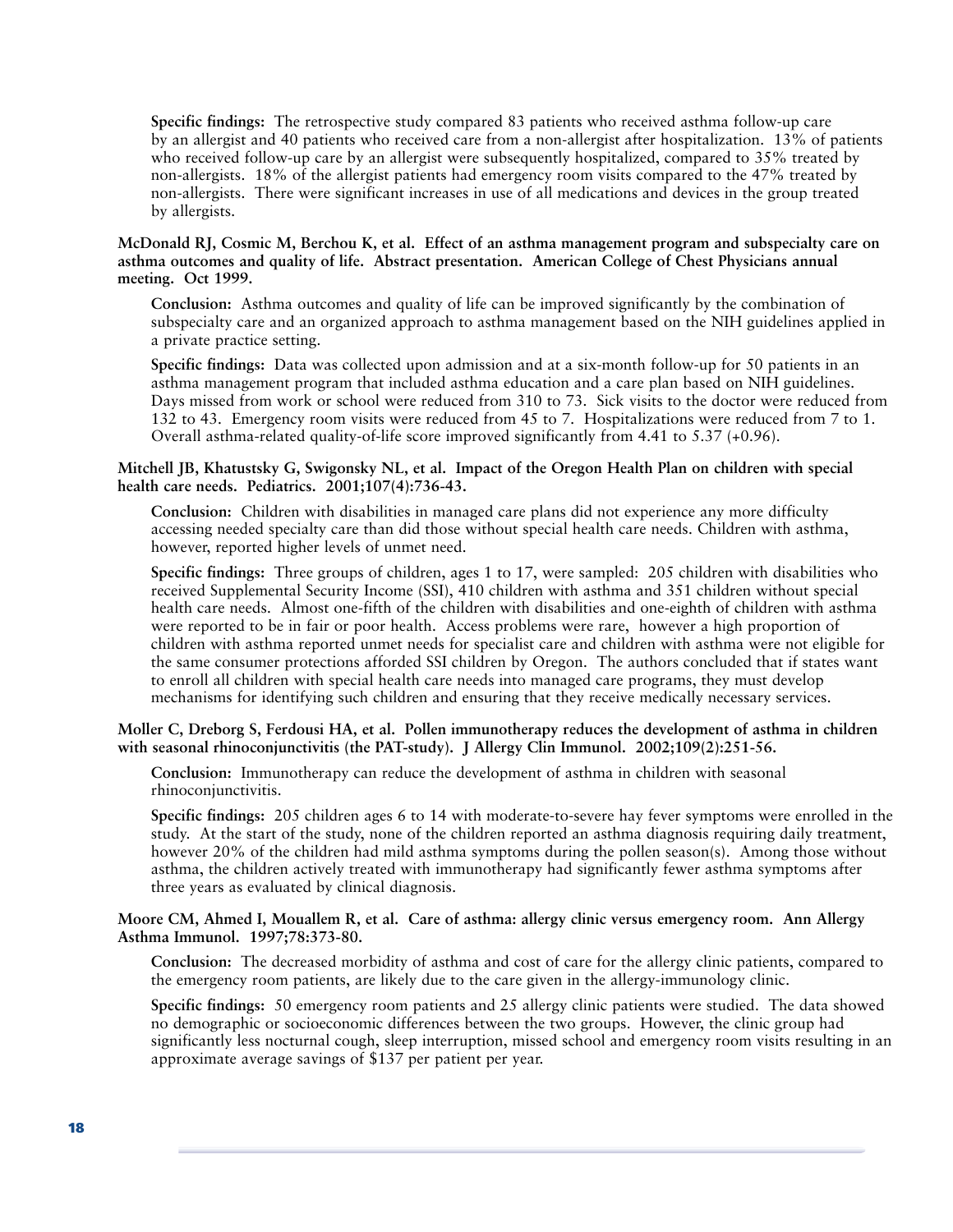#### **Moy JN, Grant EN, Turner-Roan K, et al. Asthma care practices, perceptions, and beliefs of Chicago-area asthma specialists. Chest. 1999;116:154S-162S.**

**Conclusion:** Asthma specialists in the Chicago area are providing asthma care that is, in many ways, consistent with national guidelines. However, there also are important differences in asthma care between two subspecialty groups: allergists and pulmonologists. The effect of these differences on the management of persons with asthma is not known.

**Specific findings:** A cross-sectional survey was mailed to asthma specialists (allergists or pulmonologists) in the Chicago area. 113 eligible surveys were returned (response rate, 72.0%). 99% of the respondents indicated they would prescribe inhaled corticosteroids for patients 5 years of age and older with moderate persistent asthma, and 85.5% would prescribe them for patients younger than 5 years old. The respondents reported that 71.2% of their patients with moderate or severe persistent asthma were routinely given written treatment plans. The use of these plans was reported more frequently by allergists than pulmonologists  $(77.6\% \text{ vs } 58.9\%, \text{ p} = 0.01)$ . Nearly half of the respondents were involved in the development of hospitalbased asthma programs; fewer (14.9%) were involved in developing asthma programs for managed care organizations. A majority (63.4%) of the physicians had given a formal professional education presentation on asthma in the past year. A majority of the respondents who care for patients under managed care contracts reported that these patients have encountered barriers to access in seeking specialty care.

#### **Nyman JA, Hillson S, Stoner T, DeVries A. Do specialists order too many tests? The case of allergists and pediatric asthma. Ann Allergy Asthma Immunol. 1997;79:496-502.**

**Conclusion:** Allergists' test-intensive practice style is cost-effective.

**Specific findings:** 1,574 pediatric asthma cases in a large health plan were reviewed. The cases managed by allergists were no more costly than those managed by non-allergists, despite the fact that the allergists ordered significantly more tests and required more office visits than non-allergists. Patients treated by allergists experienced fewer hospitalizations and emergency room visits resulting in cost-savings due to improved outcomes and disease control.

#### **Piecoro LT, Potoski M, Talbert JC, et al. Asthma prevalence, cost, and adherence with expert guidelines on the utilization of health care services and costs in a state Medicaid population. Health Serv Res. 2001 Jun;36(2):357-71.**

**Conclusion:** A review of asthma prevalence and utilization of health services in a Kentucky Medicaid population found widespread nonadherence to the National Asthma Education Program expert panel guidelines associated with an increase in asthma exacerbations that resulted in hospitalizations.

**Specific findings:** Of 530,000 Medicaid recipients, 24,365 (4.6%) were identified as having asthma. Average annual asthma-related costs (\$616) accounted for less than 20% of total health care costs (\$3,645). Less than 40% of the patients received a prescription for a rescue medication, and fewer than 10% of the patients who received daily inhaled short-acting beta-2 agonists were regular users of inhaled steroids. This guideline nonadherence was associated with an increased risk of asthma-related hospitalizations.

#### **Ross RN, Nelson HS, Finegold I. Effectiveness of specific immunotherapy in the treatment of asthma: a meta-analysis of prospective, randomized, double-blind, placebo-controlled studies. Clin Ther. 2000 Mar;22(3):329-41.**

**Conclusion:** The findings of this meta-analysis support the conclusion that specific immunotherapy (SIT) is effective in a population of patients with allergen-triggered asthma.

**Specific findings:** Data were extracted from 24 studies of the clinical effectiveness of SIT in the treatment of asthma in 962 asthmatic patients with documented allergy. Immunotherapy was judged effective in 17 (71%) of the 24 studies, ineffective in 4 (17%), and equivocal in 3 (12%). Symptoms of asthma were more likely to improve in patients who received SIT than in patients who received placebo. Patients who received immuonotherapy also were more likely to experience improved pulmonary function, protection against bronchial challenge and reduced need for medications.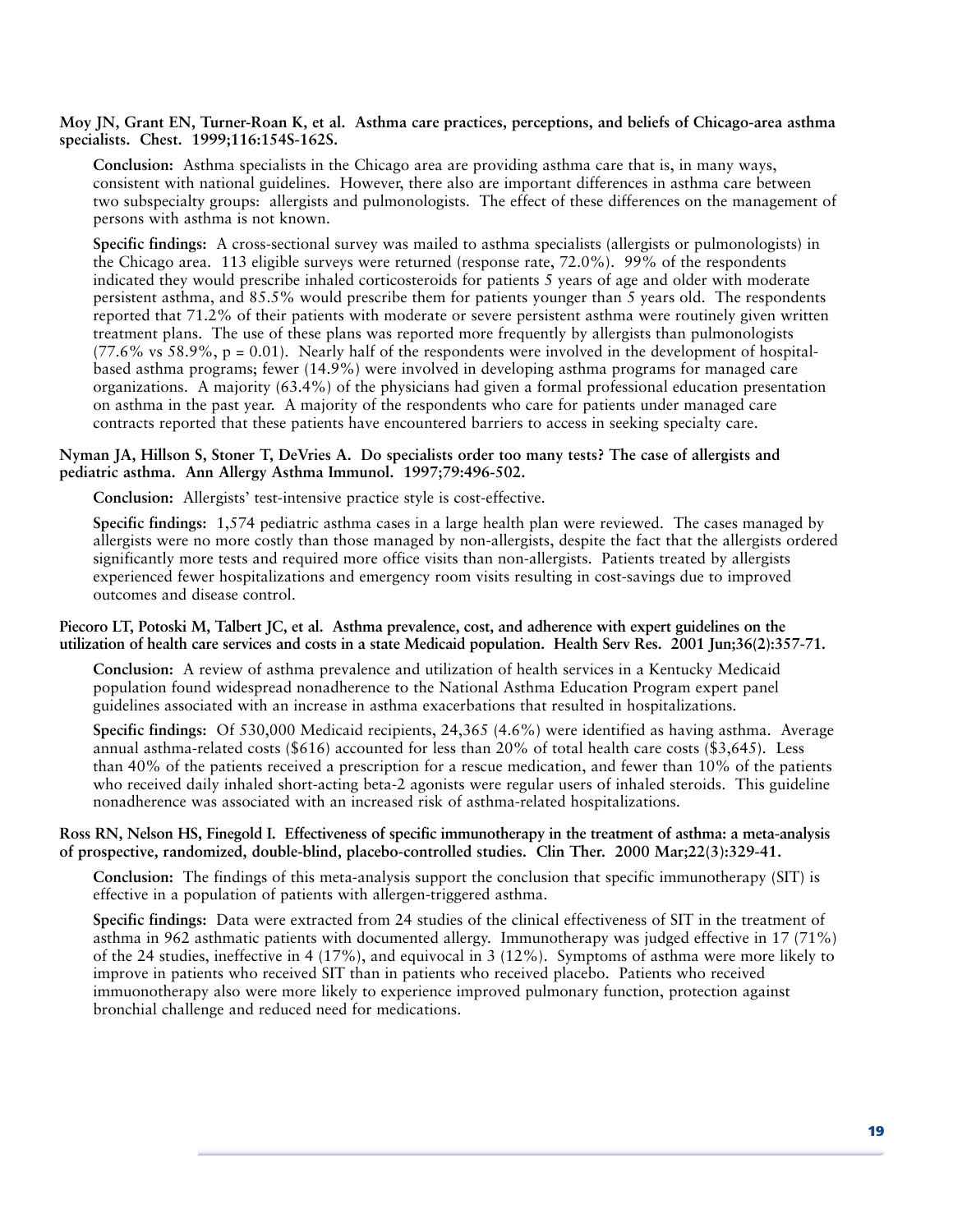#### **Sin DD, Tu JV. Underuse of inhaled steroid therapy in elderly patients with asthma. Chest. 2001;119:720-25.**

**Conclusion:** Despite their proven efficacy, inhaled steroids are underused in the elderly asthmatic population with patients of generalists less likely to receive the therapy than patients of specialists.

**Specific findings:** Of 6,254 Ontario, Canada, patients age 65 and older who experienced a recent acute exacerbation of asthma, 2,495 patients (40%) did not receive inhaled steroid therapy within 90 days of discharge from their initial hospitalization for asthma. Nonreceipt of inhaled steroid therapy was particularly prominent in the older patients with multiple comorbidities. Moreover, those who received care from primary care physicians also were less likely to receive inhaled steroid therapy, compared to those who received care from specialists.

**Smith DH, Malone DC, Lawson KA, et al. A national estimate of the economic costs of asthma. Am J Respir Crit Care Med. 1997;156:787-93.**

**Conclusion:** Future asthma research and intervention efforts directed at reducing hospitalization and providing better care for high-risk asthma patients could help to decrease health care resource use and provide cost savings.

**Specific findings:** Based on an analysis of the 1987 National Medical Expenditure Survey, the total estimated annual cost of asthma is \$5.8 billion, with hospitalization accounting for half of all expenditures. More than 80% of resources were used by 20% of the population. The estimated annual per patient cost for high-risk patients was \$2,584, compared to \$140 for the rest of the sample.

#### **Sperber K, Ibrahim H, Hoffman B, et al. Effectiveness of a specialized asthma clinic in reducing asthma morbidity in an inner-city minority population. J Asthma. 1995;32:335-43.**

**Conclusion:** An outpatient intervention program has been successful in reducing asthma morbidity in the high-risk minority community of East Harlem, N.Y.

**Specific findings:** A retrospective chart review of 84 patient records was conducted, and patients were divided into two groups: an intervention group that was followed by an allergist, and a nonintervention group followed by a primary care physician. Patients in the intervention group had fewer walk-in visits, emergency room visits and hospitalizations. Patients in the nonintervention group had no change in walk-in visits or hospitalizations, and an increase in emergency visits.

#### **Taylor DM, Auble TE, Calhoun WJ, Mosesso VN Jr. Current outpatient management of asthma shows poor compliance with international consensus guidelines. Chest. 1999;116:1638-45.**

**Conclusion:** The outpatient management of most asthma patients requiring emergency room care does not comply with national consensus guidelines and patient knowledge of asthma is poor.

**Specific findings:** 85 asthmatic patients requiring emergency room treatment for asthma were reviewed in a prospective, researcher-administered questionnaire. The majority of the patients were not managed in compliance with expert guidelines with 62% undertreated with medication and 87% having no written plan of action. Only 28% of the severe asthmatics were treated by asthma specialists, far short of the 100% recommended by the guidelines. Knowledge of the disease and proper medication use also was low.

#### **Villanueva AG, Mitchell L, Ponticelli D, Levine AS. Effectiveness of an asthma center in improving care and reducing costs in patients with difficult-to-control asthma. Abstract presentation. American College of Chest Physicians annual meeting. Oct 2000.**

**Conclusion:** A multidisciplinary team specializing in the treatment of patients with difficult-to-control asthma can effect substantial cost savings while improving quality of care.

**Specific findings:** A review of 125 patients receiving care in an asthma center (AC) found high patient satisfaction, a significant reduction in the ratio of inhaled beta agonist prescriptions filled to inhaled steroid prescriptions filled, large reductions in ER and hospital utilization and resultant decrease in cost. The number of ER visits was 74 before AC vs 17 after AC (76% reduction). The number of hospitalizations was 38 before AC vs 4 after AC (89% reduction). The mean cost of the initial AC visit was \$770. The cost of ER care totaled \$34,706 before AC vs \$7,973 after AC. The cost of inpatient care totaled \$192,926 before AC vs \$20,308 after AC.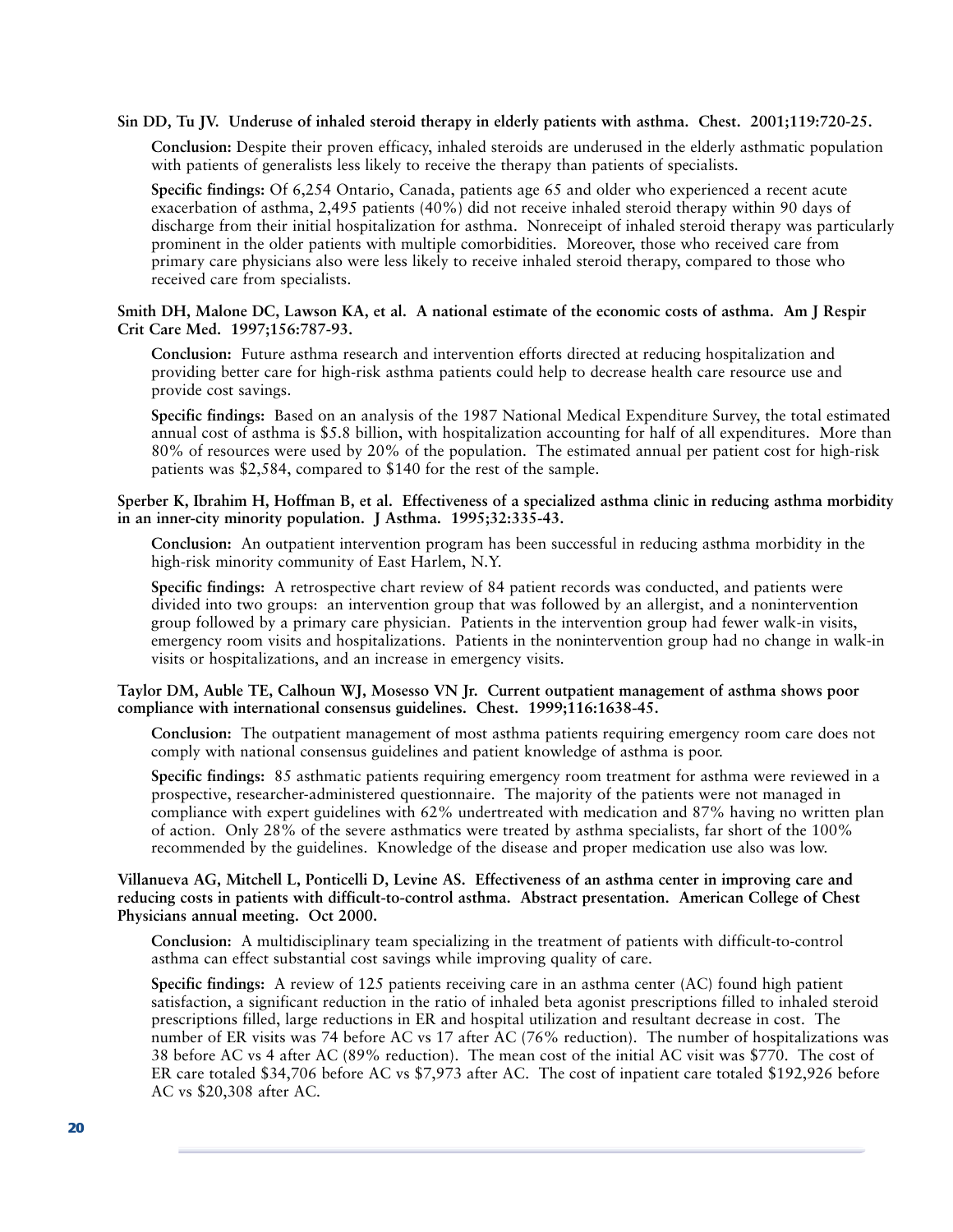#### **Vollmer WM, O'Hollaren M, Ettinger KM, et al. Specialty differences in the management of asthma. A crosssectional assessment of allergists' patients and generalists' patients in a large HMO. Arch Intern Med. 1997;157(11):1201-08.**

**Conclusion:** Specialist care was found to be of benefit to asthma patients in a large HMO. The allergists' patients conformed more closely to national asthma management guidelines and reported better quality of life than did the patients of generalists.

**Specific findings:** Nearly 400 patients ages 15-55 with physician-diagnosed asthma were studied. Patients receiving their primary asthma care from an allergist were considerably more likely to report using inhaled anti-inflammatory agents, oral steroids and regular breathing medications to control their asthma. Allergists' patients were more likely to have asthma exacerbations treated in a clinic rather than an emergency room and reported significantly improved quality of life.

**Weinstein AG, McKee L, Stapleford J, Faust D. An economic evaluation of short-term inpatient rehabilitation for children with severe asthma. J Allergy Clin Immunol. 1996;98:264-73.**

**Conclusion:** Inpatient rehabilitation reduced asthma treatment and total medical charges over a follow-up period of four years. The costs of the rehabilitation were recouped before the end of the fourth year.

**Specific findings:** A 17-day inpatient rehabilitation and four-year follow-up of 59 severe asthmatic children significantly reduced hospitalization, emergency care and medical costs from the year prior to rehabilitation. Hospital days were reduced from 7 in the year prior to rehabilitation to 0 in the four years of follow-up; emergency room visits decreased from 4 to 0; and cost of treatment declined from \$11,503 to \$2,655 in the fourth year.

**Weiss KB, Sullivan SD. The health economics of asthma and rhinitis. I. Assessing the economic impact. J Allergy Clin Immunol. 2001;107:3-8.**

**Conclusion:** Cost-of-illness studies of asthma and allergic rhinitis suggest that these conditions represent a large burden to society, both nationally and internationally. The largest direct medical expenditure are medications, and indirect costs associated with the disease also are significant.

**Specific findings:** The economic burden of asthma and rhinitis are examined in terms of how resources are allocated to the care of persons with the conditions. In 1998, asthma in the United States accounted for an estimated \$12.7 billion dollars annually. Similarly, in 1994, allergic rhinitis was estimated to cost \$1.2 billion. Most of the costs for these conditions are attributed to direct medical expenditures, with medications emerging as the single largest cost component. Indirect costs also represent an important social effect. While cost-of-illness studies help to characterize the economic burden, comparative health economic studies evaluate the value of new and existing strategies for clinical care.

#### **Westley CR, Spiecher B, Starr L, et al. Cost effectiveness of an allergy consultation in the management of asthma. Allergy Asthma Proc. 1997;18:15-18.**

**Conclusion:** Referral to an allergist reduced the cost of asthma care by \$2,100 per patient.

**Specific findings:** The retrospective study evaluated the outcomes and treatment costs for 70 moderate-tosevere asthma patients treated in a Kaiser Permanente health plan in Denver. All patients were followed for at least one year by a primary care physician prior to evaluation and follow-up by a specialist for at least one year. Findings after an evaluation and follow-up with a specialist included a 67% decrease in the number of hospitalizations; a decrease in average hospital days from 4 to 2.5; a 45% decrease in sick care office visits; and a 56% decrease in emergency room visits. Estimated cost savings for the 70 patients were \$145,500.

#### **Wu AW, Young Y, Skinner EA, et al. Quality of care and outcomes of adults with asthma treated by specialists and generalists in managed care. Arch Intern Med. 2001;161:2554-60.**

**Conclusion:** Physcians' specialty training and self-reported expertise in treating asthma were related to better patient-reported care and outcomes in a managed health care setting.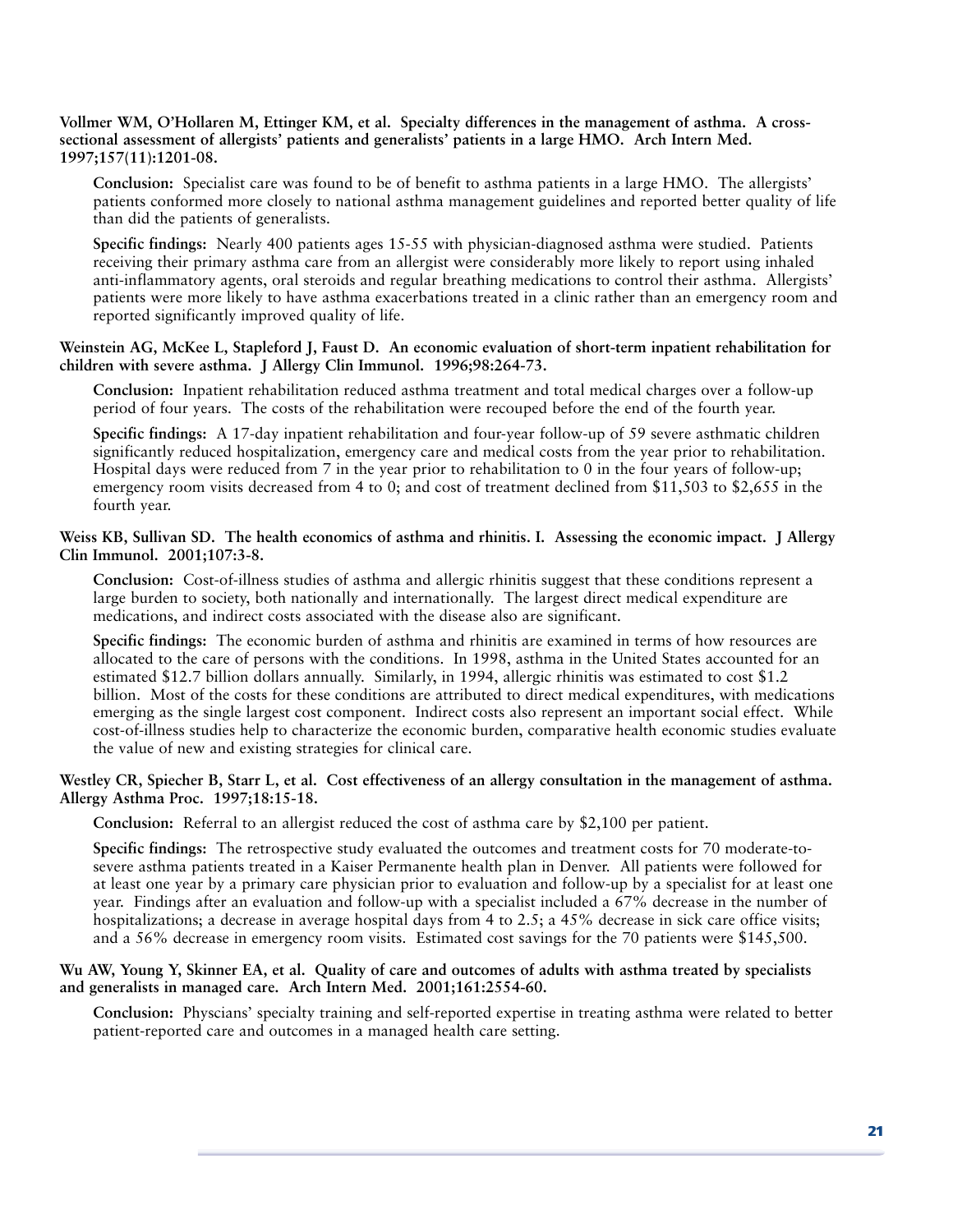**Specific findings:** A mail survey of 1,954 asthma patients and 1,078 physicians in 12 managed care organizations found significant differences for patients of specialists and experienced generalists compared with those of generalist physicians. Peak flow meter possession was reported by 41.9% of patients of generalists, 51.7% of patients of experienced generalists, and 53.8% of patients of pulmonologists or allergists. Outcomes were significantly better for patients of allergists compared to generalists with respect to canceled activities, hospitalizations and emergency department visits, quality-of-care ratings and physical functioning.

**Zeiger RS, Heller S, Mellon MH, et al. Facilitated referral to asthma specialist reduces relapses in asthma emergency room visits. J Allergy Clin Immunol. 1991;87:1160-68.**

**Conclusion:** Referral of patients with asthma to specialists after acute emergency room therapy reduced asthma emergency relapses and improved asthma outcomes. The reduction in emergency room relapses could lead to reduced hospitalizations over time.

**Specific findings:** The study of a Kaiser Health Plan in San Diego evaluated treatment outcomes of asthma patients who came to the emergency room with acute asthma symptoms. Compared were 149 patients who were referred to an asthma specialist and 160 who continued to be treated by a primary care physician. The patients treated by asthma specialists experienced 50% fewer asthma relapses requiring emergency room visits, a 75% reduction in the number of asthma episodes that awakened them at night, and greater use of inhaled corticosteroids and cromolyn.

#### **Zeiger RS, Schatz M. Effect of allergist intervention on patient-centered and societal outcomes: allergists as leaders, innovators, and educators. J Allergy Clin Immunol. 2002;106(6)995-1018.**

**Conclusion:** Allergist educators, comprising academic and practicing allergists, supported by allied health professionals, national associations and affiliated lay organizations, provide comprehensive education to fellows, residents, colleague physicians, media, the public and patients, and improve patient-centered and societal outcomes.

**Specific findings:** The authors review how atopic disorders, which afflict millions of Americans and hundreds of millions worldwide, are at epidemic levels with concomitant increases in morbidity and mortality. Allergy as a specialty is a major leader in developing effective strategies to confront this epidemic and allergists have made major contributions to the understanding of the risk factors, immunology, pathophysiology, immunomodulation, and prevention of atopic and immunologic disorders. Allergist epidemiologists and clinicians have helped develop and implement national and international guidelines in the recognition, management and prevention of asthma and rhinitis. Allergist clinical researchers are active in (1) outcomes research that demonstrates convincingly the value of allergy as a specialty in asthma, allergic rhinitis, anaphylaxis, drug and food allergy, and other atopic disorders; (2) National Institutes of Health clinical trials that will form the basis for the future treatment of asthma and allergic disease; and (3) pharmaceutical trials that evaluate new, effective and safe medication to treat atopic disease.